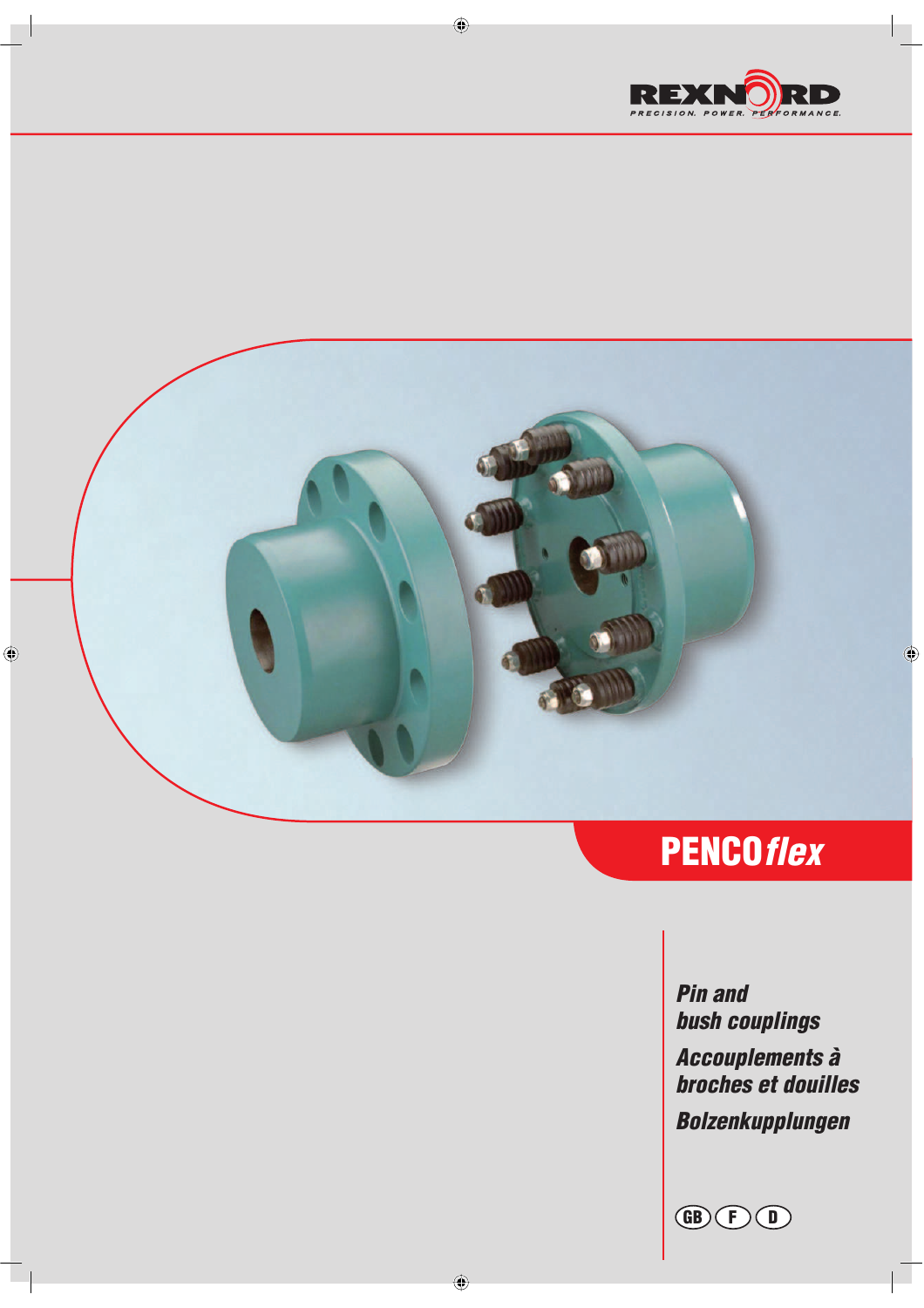# Rexnord S.A. - PTP Operation

### ECOflex



**Elastomer Fail Safe Coupling Accouplement Positif à Élastomère Elastische Wellenkupplung**

## **SURE-flex**<sup>®</sup>



**Super Elastomer Coupling Accouplement Superélastique Superelastische Wellenkupplung**

### vari phi ®



**Variable Speed Drives Variateurs de Vitesse Regelantriebe**

## **TEX-O-flex**



**Elastomer Coupling Accouplement à Élastomère Elastische Wellenkupplung**

### **Hydro-flow**



**Hydrodynamic Coupling Coupleur Hydrodynamique Hydrodynamische Kupplung**

### **Magic-Grip-T®**



**V-Belt Drives Gamme de Transmissions Keilriemenantriebe**



**Technical Assistance Assistance Technique Technischer Unterstützung**

# **Services**



**Cast Iron Foundry Fonderie de Fonte Giesserei**

## PENCOflex



**Pin and Bush Couplings Accouplements à Broches et Douilles Elastische Wellenkupplung**

Varisit



**Mechanical Variators Variateurs Mécaniques Mechanische Variatoren**

### **Flotax**



**Shaft Mounted Gear Units with Torque Arm Réducteurs de Vitesse Pendulaires Schwenkaufsteckgetriebe**



**Special Pulleys Poulies Spéciales Spezial Keilscheiben**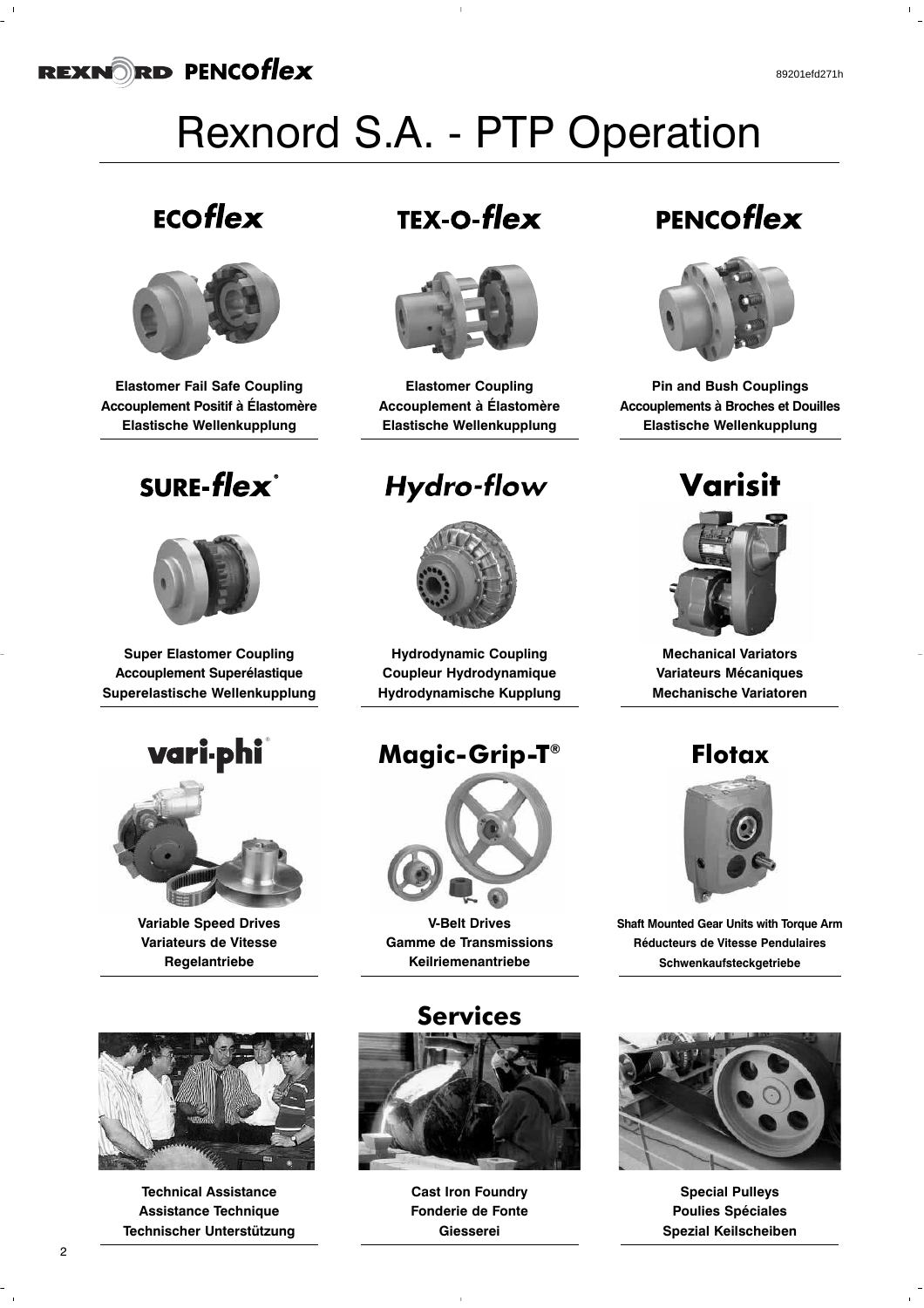$\frac{1}{2}$ 

 $\overline{a}$ 

 $\frac{1}{\sqrt{2}}$ 

89201efd271h

 $\frac{1}{\sqrt{2}}$ 

| <b>Contents</b>                 |                | <b>Index</b>                    |                | <b>Inhaltsverzeichnis</b>      |                |
|---------------------------------|----------------|---------------------------------|----------------|--------------------------------|----------------|
| <b>Reference chart</b>          | 4              | Tableau de référence            | 4              | <b>Tabellarische Übersicht</b> | 4              |
| <b>Selection procedure</b>      | 5              | Méthode de sélection            | 5              | <b>Auswahl Method</b>          | 5              |
| <b>Service factors</b>          | 6              | <b>Facteurs de service</b>      | 6              | <b>Betriebsfaktoren</b>        | 6              |
| <b>Selection - Applications</b> | $\overline{7}$ | <b>Selection - Applications</b> | $\overline{7}$ | Auswahl - Anwendungen          | $\overline{7}$ |
| <b>Notes</b>                    | 8              | <b>Notes</b>                    | 8              | <b>Notizen</b>                 | 8              |
| <b>Selection - IEC Motor</b>    | 9              | <b>Selection - Moteur CEI</b>   | 9              | <b>Auswahl - IEC Motoren</b>   | 9              |
| <b>Description</b>              | $10 - 11$      | <b>Description</b>              | $10 - 11$      | <b>Beschreibung</b>            | $10 - 11$      |
| Coding                          | 12             | <b>Codification</b>             | 12             | Bezeichnung                    | 12             |
| <b>Dimensional drawings</b>     | $13 - 15$      | Plans d'encombrement            | $13 - 15$      | Maßzeichnungen                 | $13 - 15$      |
| <b>Pins and bushes</b>          | 16             | <b>Broches et douilles</b>      | 16             | Bolzen und Hülsen              | 16             |
| <b>Balancing</b>                | 17             | <b>Équilibrage</b>              | 17             | Auswuchtung                    | 17             |
| Mounting / Disassembly          | $18 - 19$      | Montage / Démontage             | $18 - 19$      | Einbau / Ausbau                | $18 - 19$      |
| Alignment                       | $19 - 21$      | Alignement                      | $19 - 21$      | <b>Ausrichtung</b>             | $19 - 21$      |
| <b>Maintenance</b>              | 22             | <b>Maintenance</b>              | 22             | Wartung                        | 22             |
| Responsibility                  | 23             | Responsabilité                  | 23             | <b>Haftung</b>                 | 23             |

 $\bar{1}$ 

 $\mathbf{J}$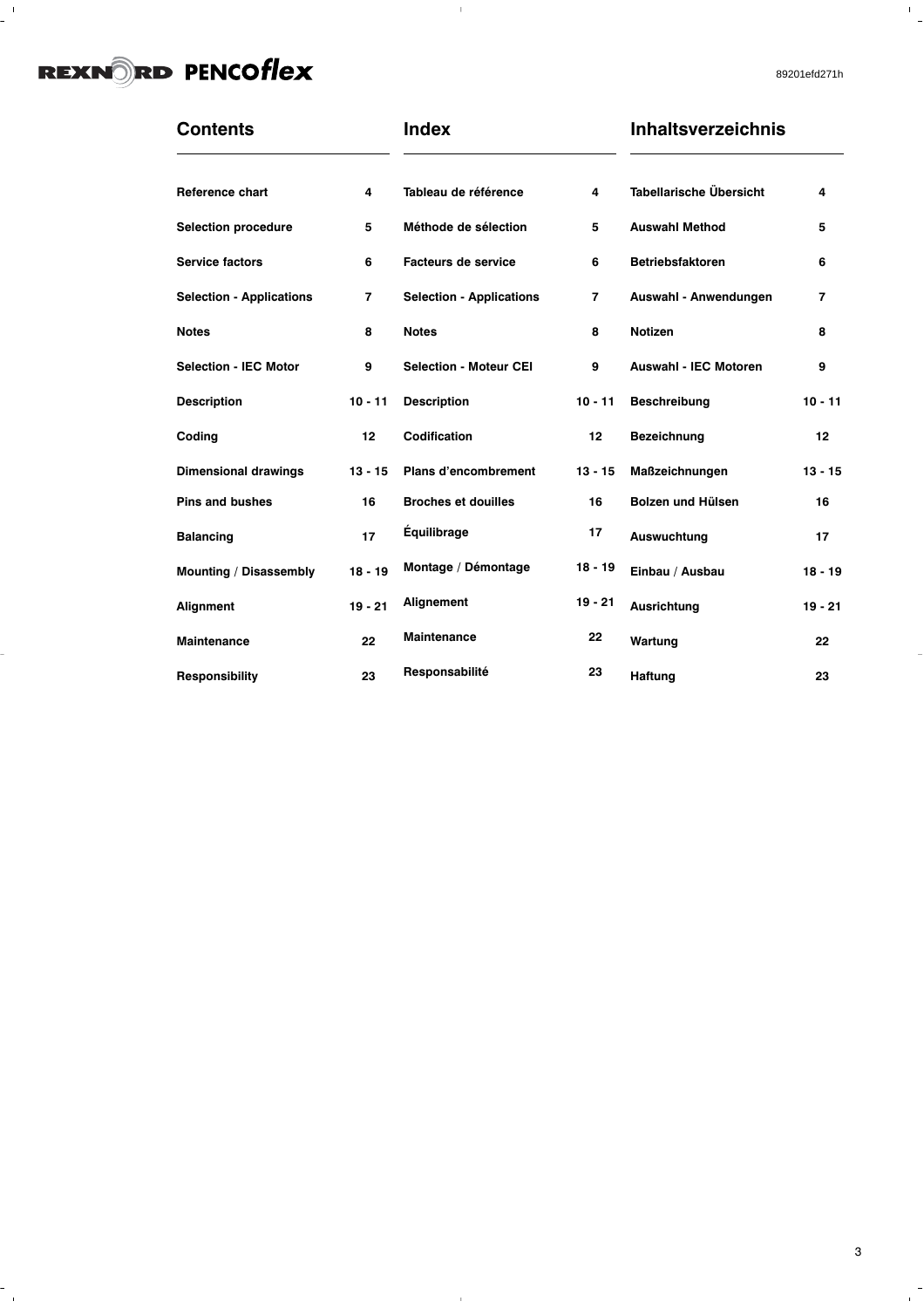$\frac{1}{2}$ 

 $\begin{array}{c} 1 \\ 1 \end{array}$ 

#### **Reference chart Tableau de référence Tabellarische Übersicht**  $\sum_{i=1}^{n}$  $\mathbf{w}$ <u>uu</u> ma. ua. 门  $\ddot{\phantom{a}}$ Z. ৺  $\overline{a}$  $\lambda$ FEATURES  $\widehat{V}$ m  $\bar{\mathbf{x}}$ Z. Ø.  $\overline{\mathbf{z}}$  $\overline{\mathbf{r}}$ m m. Z.  $\mathbf{z}$  $\overline{a}$ W. r, Ξ. CARACTÉRISTIQUES MERKMALE PENCOflex TEX-O-flex ECOflex **SURE-flex HATECO HARCO** Hydro-flow **Thomas**  $T_N$  (kNm) 1 000 100  $N$  $m$  $\circ$ 10 Nominal torque Couple nominal 1 Nenndrehmoment 0,1 **0% 0%** ∆Eaxial | \*\*\* | \* | \*\* | \*\*\* | \*\* Arradial | \*\*\* | \* | \*\*\* | \*\* | \*\*\* **0%** \*\* α angular <sup>α</sup> angulaire \* \* \*\*\* \*\* \*\* α angulaire | \* | \* | \*\*\* | \*\* | \*\* | 0° | | \*\*<br>α winklig | \* | \* | \*\* | \*\* | \*\* | 0° | | \*\* Torsional<br>elasticity at T<sub>N</sub> **15°** Elasticité EDPM & PROCOUPLAN torsionnelle **| 2° | 5° | 3° | 0° | 0**° **| 0**° sous  $T_N$  **7°** HYTREL Drehelastizität  $L$  is  $L$ . Ambient **- 55°C**

 $\bar{1}$ 



E





temperature range | +100°C | -40°C | -55°C | -30°C | -30°C | -40°C | -20°C | -55°C Température ambiante EDPM & PROCOUPLAN Zulässige Umgebungs- **+120°C - 55°C +90°C + 100°C + 80°C + 90°C + 150°C + 40°C + 150°C** temperatur HYTREL Adaptability to chemical environment Adaptabilité aux environnements chimiques HYTREL **• • • •** Einsetzbar in chemisch agressiver Umgebung Magic-Lock taper bushes Douilles<br>Magic-Lock Magic-Lock **• •** Magic-Lock Spannbuchsen

**Remarks :** \*\*\* : Excellent / \*\* : Good / \* : Average **Remarques :**

\*\*\* : Excellent / \*\* : Bien / \* : Moyen

**Bemerkungen :** \*\*\* : Excellent / \*\* : Gut / \* : Mittelmäßig

 $\mathbf{r}$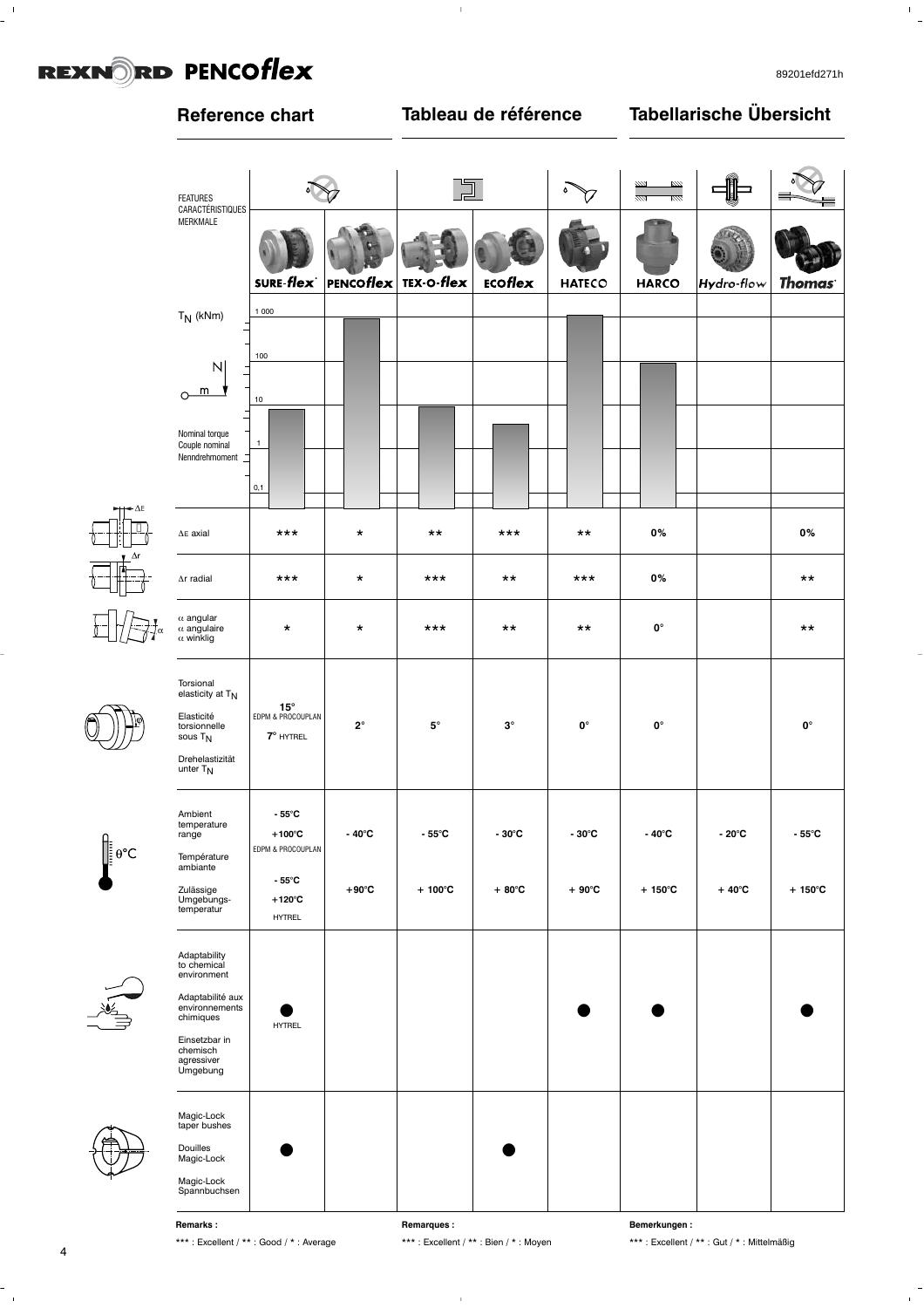### **Selection procedure**

### **Méthode de sélection**

### **1/Choice of coupling type :**

The choice is based on the type of application and the operating conditions.

The reference chart on page 4 can help with the choice of coupling type. (Note : only use couplings with positive engagement for lifting motion !)

### **2/Calculation of the nominal torque Ta (Nm) of the driven machine**

| .<br>12 | 9550 x Pa |
|---------|-----------|
|         |           |

where :  $Pa =$  absorbed torque (kW) of the driven machine,  $n = speed (min<sup>-1</sup>)$ 

### **3/Service factor determination SF**

See table in each catalogue. Service factor adders should be used if : • the driven machine is an internal combustion engine where torque fluctuations of more than 20 % may occur (see page 4),

• the operating speed approaches the critical speed (consult us),

• the ambient temperature exceeds 60°C (consult us).

• the number of starts per hour is more than 10 (consult factory).

Should you be in any doubt please contact the factory for selection.

### **4/Calculation of the equivalent torque Teq (Nm)**



where  $:Ta = torque (Nm)$ of the driven machine,  $SF =$  service factor

#### **5/Select the coupling size so that :**

 $T_N \geq$  **Teq** 

where  $:T_N =$  nominal torque of the coupling (see dimensional drawings).

**6/Checking of the selection**

The maximal peak torque :

### $Tmax \leq 2 \times T_N$

#### **7/Checking of the bores**

Check when the shaft diameters are known, whether the corresponding bores are available. If the coupling is to be bored and keywayed, please specify the correct dimensions and tolerances.

### **1/Choix du type d'accouplement :**

Celui-ci est déterminé par le genre d'application et par les conditions de fonctionnement.

Le tableau synthétique de la page 4 peut aider à ce choix.

(Remarque : employer uniquement un accouplement assurant une liaison positive sûre pour un mouvement de levage !)

### **2/Calcul du couple nominal Ta (Nm) de la machine**

- où : Pa = puissance absorbée (kW) par la machine,
	- $n =$  vitesse (min<sup>-1</sup>).

### **3/Choix du facteur de service SF** Voir tableau dans chaque catalogue.

Des facteurs de service complémentaires doivent être appliqués lorsque :

• la machine motrice est un moteur à combustion interne pouvant occasionner des variations de couple

de plus de 20 % (voir page 4), • la vitesse de régime se rapproche sensiblement de la vitesse critique

- (nous consulter), • la température ambiante dépasse
- 60°C (nous consulter).
- le nombre de démarrages par heure est supérieur à 10 (nous consulter).

En cas de doute, prière de nous consulter.

**4/Calcul du couple équivalent Teq (Nm)**

**Auswahl Method**

### **1/Auswahl des Kupplungstyps :**

Dieser ist abhängig von der Anwendungs-art und von den Betriebsumständen. Die tabellarische Übersicht auf Seite 4 kann bei dieser Auswahl helfen. (Anmerkung : Verwenden Sie für Hebebewegungen nur durchschlagsichere Kupplungen !)

### **2/Bestimmung des effektiven Nenndrehmomentes Ta (Nm) der Arbeitsmaschine**

- worin : Pa = Effektivleistung (kW) der Arbeitsmaschine,
	- $n = Drehzahl (min<sup>-1</sup>).$

#### **3/Bestimmung des erforderlichen Betriebsfaktors SF**

Siehe Tabelle in jedes Katalog. Ein größerer Betriebsfaktor ist zu wählen wenn :

• die Kraftmaschine ein Verbrennungsmotor ist, wobei Drehmomentschwankungen von über 20 % auftreten können (siehe seite 4),

• die Betriebsdrehzahl in der Nähe der kritischen Drehzahl liegt (Rückfragen), • die Umgebungstemperatur 60°C

überschreitet (Rückfragen).

• bei mehr als 10 Anläufen pro Stunde (Rückfragen).

In Zweifelsfällen bitten wir Sie uns bei der Auslegung zu Rate zu ziehen.

### **4/Berechnung des Äquivalentdrehmomentes Teq (Nm)**

 $où$ : Ta = couple (Nm) de la machine entraînée,  $SF =$  facteur de service

**5/Sélection de la taille de l'accouplement, de manière que :**

 $où: T_N = \text{couple nominal de l'accou-}$ plement (voir plans d'encombrements).

**6/Vérification de la sélection** Couple de pointe maximum :

#### **7/Contrôle des alésages**

Les diamètres des bouts d'arbre étant connus, contrôler que les alésages correspondants peuvent être réalisés. Si les accouplements doivent être fournis alésés et rainurés, il y a lieu d'indiquer les cotes exactes et les tolérances désirées.

worin : Ta = Drehmoment (Nm) der Arbeitsmaschine, SF = Betriebsfaktor

**5/Bestimmung der Baugröße :**

worin :  $T_N$  = Nenndrehmoment der Kupplung (siehe Maßzeichnungen).

**6/Überprüfung der Auswahl :**

Maximales Spitzendrehmoment :

### **7/Überprüfung der Bohrungen**

Überprüfen Sie, sobald die Wellendurchmesser bekannt sind, ob die entsprechenden Bohrungen ausgeführt werden können. Soll die Kupplung gebohrt und genutet sein, so sind die gewünschten Maße und Passungen genau anzugeben.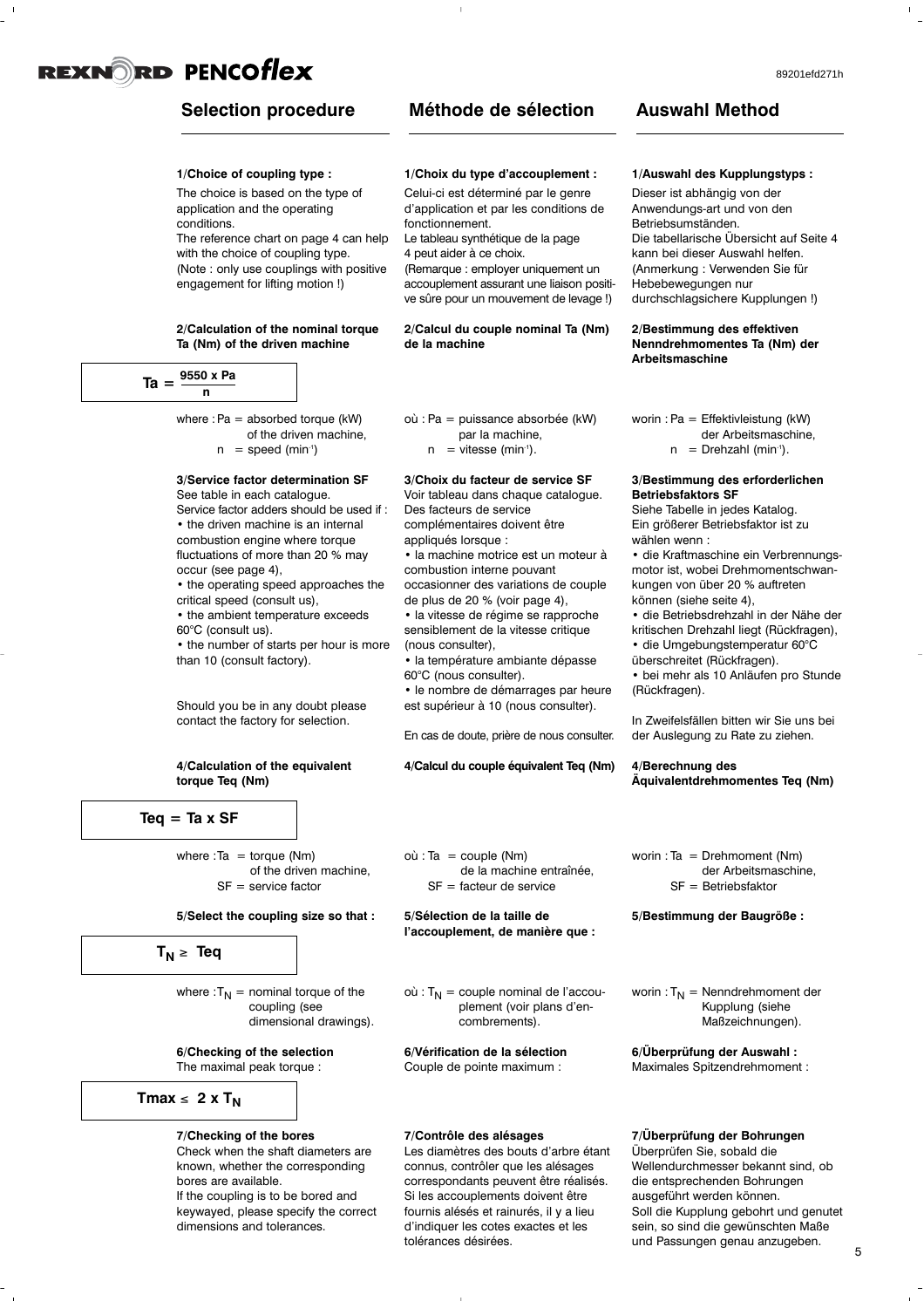$\frac{1}{2}$ 

 $\bar{\Gamma}$ 

 $\mathbf{r}^{\left(1\right)}$ 

### **Service factors Facteurs de service Betriebsfaktoren**

 $\bar{1}$ 

| Moteur thermique 4 cylindres et plus | $+0.25$                                                                                                                |
|--------------------------------------|------------------------------------------------------------------------------------------------------------------------|
| Moteur thermique 1 à 3 cylindres     | $+0.75$                                                                                                                |
|                                      | *: Nous consulter<br>* : Rückfrage<br>Verbrennungsmotor - 4 Zylinder oder mehr<br>Verbrennungsmotor - 1 bis 3 Zylinder |

| <b>SERVICE FACTORS</b>                                   | <b>FACTEURS DE SERVICE</b>                                        | <b>BETRIEBSFAKTOREN</b>                                  | Hours<br>per day     | <b>Heures</b><br>par jour | Stunden<br>pro Tag    |  |
|----------------------------------------------------------|-------------------------------------------------------------------|----------------------------------------------------------|----------------------|---------------------------|-----------------------|--|
| <b>Applications</b>                                      | <b>Applications</b>                                               | Anwendungen                                              | 3h/24h               | 10h/24h                   | 24h/24h               |  |
| <b>AGITATORS</b>                                         | <b>AGITATION</b>                                                  | RÜHRWERKE                                                |                      |                           |                       |  |
| Liquid with constant density                             | Liquide à densité constante                                       | Flüßigkeit mit konstanter Dichte                         | 0,9                  | 1.                        | 1,25                  |  |
| Liquid with variable density                             | Liquide à densité variable                                        | Flüßigkeit mit veränderlicher Dichte                     | 1                    | 1,25                      | 1,5                   |  |
| Liquid with solid material                               | Liquide avec matière solide                                       | Flüßigkeit mit festen Körpern gemischt                   | 1,25                 | 1,5                       | 1,75                  |  |
| <b>FOOD INDUSTRY</b>                                     | <b>ALIMENTAIRE</b>                                                | <b>NÄHRMITTELINDUSTRIE</b>                               |                      |                           |                       |  |
| Meat grinders, mixers, Beet slicers                      | Hachoirs à viande, moulins, pétrins                               | Rübenschneidemaschinen, Fleischmühlen,                   |                      |                           |                       |  |
| Filling machines                                         | Emboiteuse                                                        | Knetmaschinen, Zuckerrohrbrecher<br>Füllmaschinen        | 1,25<br>0,8          | 1,5<br>0,9                | 1,75<br>1             |  |
| <b>BREWING - DISTILLING</b>                              | <b>BRASSERIE - DISTILLERIE</b>                                    | <b>BRAUEREIEN - BRENNEREIEN</b>                          |                      |                           |                       |  |
| Mash tubs                                                | <b>Broyeurs</b>                                                   | Mühlen                                                   | 0,9                  | 1.                        | 1,25                  |  |
| Bottling machinery                                       | Machines à embouteiller                                           | Flaschenfüllmaschinen                                    | 0,8                  | 0,9                       | 1                     |  |
| <b>MILLS</b>                                             | <b>BROYEURS</b>                                                   | <b>MÜHLEN</b>                                            |                      |                           |                       |  |
| Ball,rod, plain & wedge bar                              | A barres, à boulets                                               | Kugelmühlen                                              | 1,25                 | 1,5                       | 1,75                  |  |
| Tumbling barrels                                         | A galets, à marteaux                                              | Hammermühlen, Schleudermühlen                            | 1,5                  | 1,75                      | $\overline{2}$        |  |
| <b>RUBBER &amp; PLASTIC INDUSTRY</b><br><b>Strainers</b> | <b>CAOUTCHOUC &amp; MATIÈRES PLASTIQUES</b><br><b>Boudineuses</b> | <b>GUMMI- &amp; KUNSTSTOFFINDUSTRIE</b><br>Strangpressen | 0,9                  | 1.                        | 1,25                  |  |
| Rubber calenders, rubber mills                           | Calandres, laminoirs                                              | Gummi-Kalander & -Walzwerke                              | 1,25                 | 1,5                       | 1,75                  |  |
| Mixing mills                                             | Mélangeurs                                                        | Mischer                                                  | 1,5                  | 1,75                      | 2                     |  |
| <b>CEMENT INDUSTRY</b>                                   | <b>CIMENTERIE</b>                                                 | <b>ZEMENTFABRIKEN</b>                                    |                      |                           |                       |  |
| Kilns, dryers & coolers                                  | Fours, tambours sécheurs                                          | Öfen, Trockentrommeln                                    | 1,25                 | 1,5                       | 1,75                  |  |
| <b>COMPRESSORS</b>                                       | <b>COMPRESSEURS</b>                                               | <b>KOMPRESSOREN</b>                                      |                      |                           |                       |  |
| Centrifugal                                              | Centrifuges                                                       | Kreiselkompressoren                                      | 0,8                  | 0,9<br>1                  | 1                     |  |
| Lobe, rotary<br>Reciprocating:                           | Rotatifs<br>A pistons:                                            | Rotationskompressoren<br>Kolbenkompressoren :            | 0,9                  |                           | 1,25                  |  |
| - multi-cylinders                                        | - multicylindres                                                  | - Mehrzylinder                                           | 1,5                  | 1,75                      | $\overline{c}$        |  |
| - single-cylinder                                        | - monocylindre                                                    | - Einzylinder                                            | 2                    | 2,25                      | 2,5                   |  |
| <b>SCREENS</b>                                           | <b>CRIBLES</b>                                                    | <b>SIEBE</b>                                             |                      |                           |                       |  |
| Rotary (stone & gravel)                                  | Rotatifs (pierre & gravier)                                       | Siebtrommeln (Stein & Kies)                              | 1                    | 1,25                      | 1,5                   |  |
| Travelling water intake                                  | A circulation d'eau                                               | Siebe mit Wasserumlauf                                   | 0,8                  | 0,9                       | 1                     |  |
| <b>DREDGES</b>                                           | <b>DRAGAGE</b>                                                    | <b>BAGGERWERKE</b>                                       |                      |                           |                       |  |
| Cable reels, screen drives                               | Tambours enrouleurs de câbles                                     | Siebe, Kabelwinden                                       | 1,25                 | 1,5                       | 1,75                  |  |
| Cutter head drives<br>Winches                            | Excavatrices<br>Treuils divers                                    | Cutter-Antrieb<br>Verschiedene Winden                    | 1,5<br>1             | 1,75<br>1,25              | $\overline{2}$<br>1,5 |  |
| <b>ELEVATORS</b>                                         | <b>ÉLÉVATEURS</b>                                                 | <b>ELEVATOREN</b>                                        |                      |                           |                       |  |
| <b>Bucket</b>                                            | A godets                                                          | Becherwerke                                              | 1                    | 1,25                      | 1,5                   |  |
| Escalators                                               | Escaliers roulants                                                | Rolltreppen                                              | 0,8                  | 0,9                       | 1                     |  |
| Freight                                                  | Monte charge                                                      | Lastaufzüge                                              | 1,25                 | 1,5                       | 1,75                  |  |
| SEWAGE DISPOSAL EQUIPMENT                                | <b>ÉPURATION</b>                                                  | WASSERKLÄRANLAGEN                                        |                      |                           |                       |  |
| Aerators                                                 | Aérateurs                                                         | Belüfter                                                 | 1,25                 | 1,5                       | 1,75                  |  |
| Thickeners                                               | Epaississeurs<br>Pompes à vis, filtres à vide                     | Eindicker                                                | 0,9<br>0,9           | 1.<br>1                   | 1,25<br>1,25          |  |
| Dewatering screws, vaccum filters<br>Mixers              | Mélangeurs                                                        | Schneckenpumpen, Vakuum-Filterpressen<br>Mischer         | 0,9                  | 1                         | 1,25                  |  |
| Bar screens, collectors                                  | Grilles, collecteurs                                              | Rechen, Kanäle                                           | 0,8                  | 0,9                       | 1                     |  |
| <b>GENERATORS (Not welding)</b>                          | <b>GÉNÉRATRICES</b>                                               | <b>GENERATOREN</b>                                       | 0,8                  | 0,9                       | $\mathbf{1}$          |  |
| <b>CRANES &amp; HOISTS</b>                               | <b>LEVAGE</b>                                                     | <b>HEBEZEUGE</b>                                         |                      |                           |                       |  |
| Reversing, travel & trolley motion                       | Translation, giration, direction                                  | Fahrbewegung, Drehbewegung, Längs- und Katzfahrantrieb   | $\star$              |                           | $\star$               |  |
| Main hoists :                                            | Treuils:                                                          | Winden (Hubbewegung):                                    | $\mathbf{1}$<br>1,25 | 1,25<br>1,5               | 1,5                   |  |
| - medium duty<br>- heavy duty                            | - service normal<br>- service dur                                 | - normaler Betrieb<br>- schwerer Betrieb                 |                      |                           | 1,75                  |  |
| <b>MACHINE TOOLS</b>                                     | <b>MACHINES OUTILS</b>                                            | WERKZEUGMASCHINEN                                        | 1,25                 | 1,5                       | 1,75                  |  |
| Bending, rolls, plat planers & punch presses             | Machines à planer, plieuse, poinçonneuse                          | Richtwalzen, Stanzen, Biegemaschinen                     | 1                    | 1,25                      | 1,5                   |  |
| Main drives                                              | Commandes principales                                             | Hauptantriebe                                            | 0,9                  | 1                         | 1,25                  |  |
| Feed drives                                              | Commandes auxiliaires                                             | Hilfsantriebe                                            |                      |                           |                       |  |
| <b>MIXERS</b>                                            | <b>MÉLANGEURS</b>                                                 | <b>MISCHER</b>                                           |                      |                           | 1,25                  |  |
| Constant density                                         | Densité constante                                                 | Konstante Dichte                                         | 0,9                  | 1                         | 1,5                   |  |
| Variable density<br><b>METAL MILLS</b>                   | Densité variable<br><b>MÉTALLURGIE</b>                            | Veränderliche Dichte<br><b>METALLINDUSTRIE</b>           | $\mathbf{1}$         | 1,25                      |                       |  |
| Draw benches                                             | Bancs à tréfiler                                                  | Drahtziehbänke                                           | 1,25                 | 1,5                       | 1,75                  |  |
| Wire winding machines                                    | Enrouleuses                                                       | Aufwickeltrommeln                                        | 1                    | 1,25                      | 1,5                   |  |
| Rolling Mill non reversing - group drives                | Trains de rouleaux non réversibles - Commande                     | Rollengänge, nicht umkehrbar                             |                      |                           |                       |  |
| - group drives                                           | multiple                                                          | - Mehrtrieb                                              | 1,25                 | 1,5                       | 1,75                  |  |
| - individual drives                                      | - Commande individuelle<br><b>PETROLE</b>                         | - Einzeltrieb                                            | 1,5                  | 1,75                      | $\overline{2}$        |  |
| <b>OIL INDUSTRY</b><br>Parafin filter presses            | Filtres-presses pour parafine                                     | ÖLINDUSTRIE<br>Filter-Pressen für Paraffin               | $\mathbf{1}$         | 1,25                      | 1,5                   |  |
| Rotary kilns                                             | Fours rotatifs                                                    | Drehöfen                                                 | 1,25                 | 1,5                       | 1,75                  |  |
| <b>PUMPS</b>                                             | <b>POMPES</b>                                                     | <b>PUMPEN</b>                                            |                      |                           |                       |  |
| Centrifugal                                              | Centrifuges                                                       | Kreiselpumpen                                            | 0,8                  | 0,9                       | 1                     |  |
| Gear type, lobe, vane                                    | A engrenages, à palettes                                          | Zahnrad- und Flügelpumpen                                | 0,9                  | $\mathbf{1}$              | 1,25                  |  |
| Single & double acting:                                  | A pistons:                                                        | Kolbenpumpen:                                            |                      |                           |                       |  |
| - multi-cylinders                                        | - multicylindres                                                  | - Mehrzylinder                                           | -1<br>$\star$        | 1,25                      | 1,5                   |  |
| - single-cylinder<br>Screw pumps                         | - monocylindre<br>A vis                                           | - Einzylinder<br>Schraubenpumpen                         | $\mathbf{1}$         | 1,25                      | 1,5                   |  |
| <b>SAWING MACHINES</b>                                   | <b>SCIES</b>                                                      | <b>SÄGEMASCHINEN</b>                                     |                      |                           |                       |  |
| Continuous                                               | A mouvement continu                                               | Mit kontinuierlicher Bewegung                            | 0,9                  | 1                         | 1,25                  |  |
| <b>TEXTILE INDUSTRY</b>                                  | <b>TEXTILE</b>                                                    | <b>TEXTILINDUSTRIE</b>                                   |                      | 1,25                      | 1,5                   |  |
| <b>CONVEYORS</b>                                         | <b>TRANSPORTEURS</b>                                              | <b>FÖRDERANLAGEN</b>                                     |                      |                           |                       |  |
| Uniformly loaded or fed                                  | Service normal                                                    | Normaler Betrieb                                         | 0,9                  | 1.                        | 1,25                  |  |
| Heavy duty                                               | Service dur                                                       | Schwerer Betrieb                                         | 1                    | 1,25                      | 1,5                   |  |
| Reciprocating, shaker                                    | A secousse, tapis vibrants                                        | Schüttelrutschen                                         | 2                    | 2,25                      | 2,5                   |  |
| <b>FANS</b><br>Centrifugal                               | <b>VENTILATEURS</b><br>Centrifuges                                | <b>VENTILATOREN</b><br>Zentrifugalventilatoren           | 0,8                  | 0,9                       | 1                     |  |
| Industrial                                               | Industriels                                                       | Industrieventilatoren                                    | 0,9                  | 1.                        | 1,25                  |  |
| Mine, etc                                                | Pour mines, etc                                                   | Für Bergwerke, usw                                       | 1,25                 | 1,5                       | 1,75                  |  |
|                                                          |                                                                   |                                                          |                      |                           |                       |  |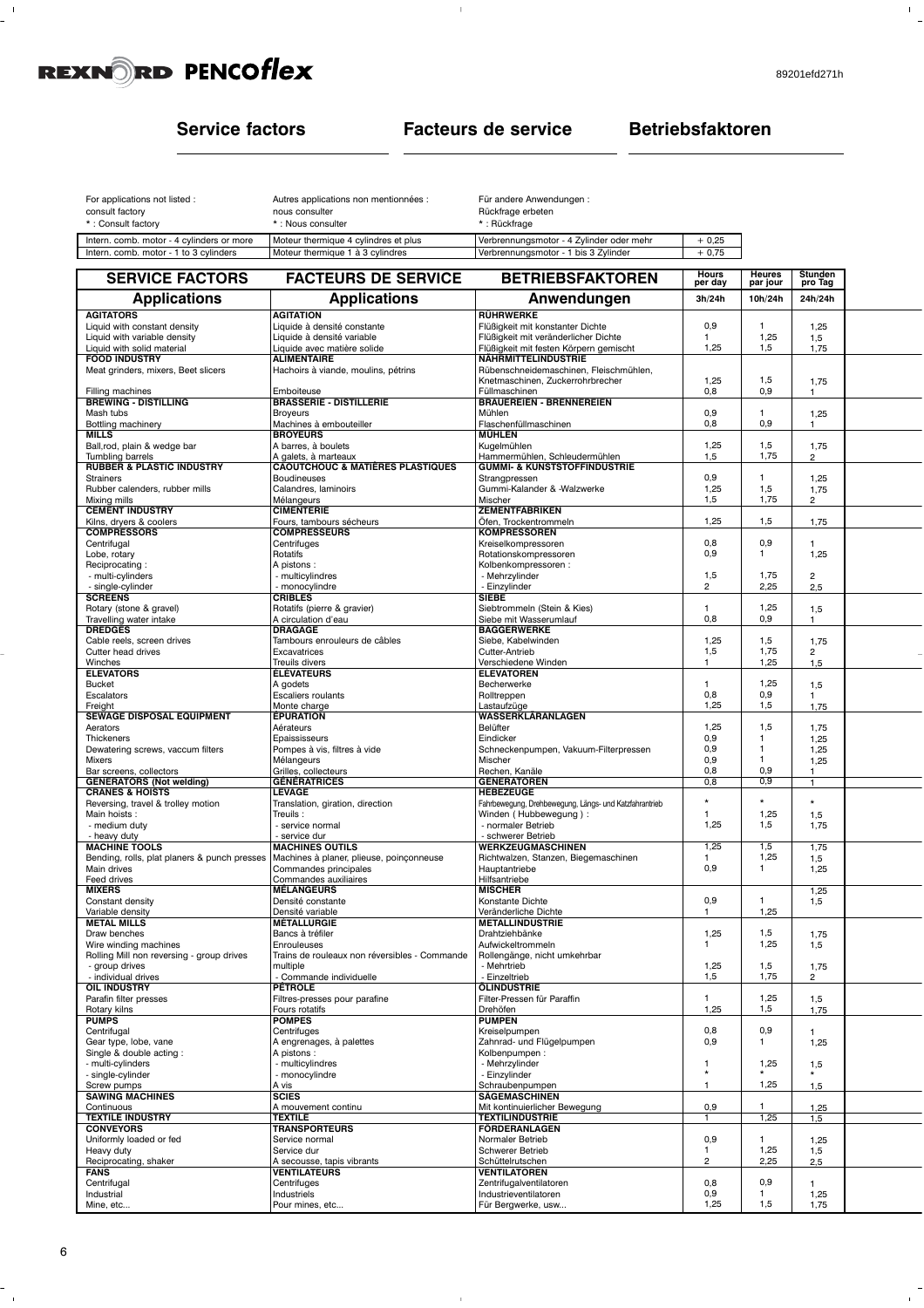$\frac{1}{2}$ 

 $\frac{1}{\sqrt{2}}$ 

 $\bar{\Gamma}$ 

**Selection Applications**

**Selection Applications**

 $\bar{1}$ 

**Auswahl Anwendungen**

| <b>COUPLING TYPE</b>                                     |                                            | $\blacksquare$      | <b>TYPE D'ACCOUPLEMENT</b>                               |                                            | $\blacksquare$       |                               | <b>KUPPLUNGSTYP</b>   |                                                         |
|----------------------------------------------------------|--------------------------------------------|---------------------|----------------------------------------------------------|--------------------------------------------|----------------------|-------------------------------|-----------------------|---------------------------------------------------------|
| <b>SURE-flex</b>                                         | PENCOflex                                  | TEX-O-flex          | ECOflex                                                  | HATECO                                     | HARCO                | Hydro-flow                    | <b>Thomas</b>         |                                                         |
| $_H^H$                                                   | $\begin{array}{c} L \\ L \\ L \end{array}$ |                     | $_H^{\!H}$<br>$\boldsymbol{H}$                           |                                            | $_L^L$<br>L          |                               |                       | $H$ : High speed shafts<br>$L:$ Low speed shafts        |
| $\boldsymbol{H}$                                         |                                            |                     |                                                          |                                            |                      |                               |                       | $H$ : Arbres grande<br>vitesse<br>$L$ : Arbres petite   |
| $_H^H$                                                   | $_L^L$                                     | $_H^H$              | $_H^H$                                                   | H/L                                        |                      |                               | H/L                   | vitesse                                                 |
|                                                          | $_L^L$                                     |                     |                                                          | $_L^L$                                     |                      | $H$                           | $_H^H$                | H : Schnelldreh. Wellen<br>$L$ : Langsamdreh.<br>Wellen |
| $^{\prime\prime}_{\prime\prime}$                         | $_L^L$                                     |                     | $\boldsymbol{H}$<br>H                                    |                                            |                      |                               | $H/L$<br>$H/L$        |                                                         |
| $\boldsymbol{H}$<br>$\boldsymbol{H}$                     | $\mathsf{L}$<br>$\cal L$                   | $\boldsymbol{H}$    | $H_{\rm}$<br>H                                           | $\cal L$                                   | $\mathcal{L}$        | $\boldsymbol{H}$              | H/L<br>H/L            |                                                         |
| $H \, / \, L$<br>$H/L$                                   |                                            | $H/L$<br>$H/L$      | $H/L$<br>$H/L$                                           |                                            |                      |                               | $H/L$<br>$H/L$        |                                                         |
| $H \, / \, L$<br>$H/L$                                   |                                            | $H/L$               |                                                          |                                            |                      |                               | $H/L$<br>$H/L$        |                                                         |
| $\begin{array}{c} H/L \\ H/L \end{array}$                | $_L^L$                                     |                     |                                                          |                                            |                      |                               |                       |                                                         |
|                                                          | $\cal L$                                   |                     | $\boldsymbol{H}$<br>$\boldsymbol{H}$                     | $\cal L$                                   |                      |                               | $\cal L$              |                                                         |
|                                                          | L<br>L<br>L                                |                     | H<br>$\boldsymbol{H}$<br>$\boldsymbol{H}$                | L                                          |                      | Η<br>$\boldsymbol{H}$         | L                     |                                                         |
| $\boldsymbol{H}$                                         | L                                          |                     | Η<br>$\boldsymbol{H}$                                    |                                            | $\cal L$             | Η                             | $\cal L$              |                                                         |
| $\boldsymbol{H}$<br>$\boldsymbol{H}$<br>$\boldsymbol{H}$ | $_L^L$<br>$\cal L$<br>L                    |                     | $\boldsymbol{H}$<br>$\boldsymbol{H}$<br>$\boldsymbol{H}$ |                                            | $\cal L$             |                               | $\cal L$              |                                                         |
| H<br>H/L                                                 | L                                          | H/L                 | $\boldsymbol{H}$<br>H/L                                  | $\frac{H/L}{H/L}$                          |                      |                               |                       |                                                         |
|                                                          | $\cal L$                                   |                     | $\boldsymbol{H}$                                         | $H/L$                                      |                      |                               | $H/L$                 |                                                         |
|                                                          | $\frac{L}{L}$                              |                     | $\boldsymbol{H}$<br>H                                    | $H/L$<br>$H/L$                             |                      |                               | $H/L$<br>$H/L$        |                                                         |
|                                                          |                                            |                     |                                                          |                                            |                      |                               |                       |                                                         |
| $\boldsymbol{H}$<br>H                                    | $\cal L$<br>$\cal L$                       |                     | $\boldsymbol{H}$<br>$\boldsymbol{H}$                     |                                            | $\cal L$<br>$\cal L$ |                               | H/L<br>H/L            |                                                         |
|                                                          |                                            |                     |                                                          | $H/L$<br>$H/L$                             |                      |                               | $H/L$<br>$H/L$        |                                                         |
|                                                          |                                            |                     |                                                          | $H/L$<br>H/L                               |                      |                               | H/L<br>H/L            |                                                         |
| $\boldsymbol{H}$<br>$\boldsymbol{H}$                     | $L$ $\cal L$                               |                     | $\boldsymbol{H}$<br>H                                    |                                            | $\cal L$<br>$\cal L$ |                               | $\boldsymbol{H}$<br>H |                                                         |
| $H/L$<br>H/L                                             |                                            | $H/L$<br>H/L        | $H/L$<br>H/L                                             | $H/L$<br>$H/L$                             |                      |                               | $H/L$<br>H/L          |                                                         |
| $H/L$<br>$H/L$<br>H/L                                    |                                            | $H/L$<br>H/L<br>H/L | $H/L$<br>H/L<br>H/L                                      | $H/L$<br>H/L<br>H/L                        |                      |                               | $H/L$<br>H/L<br>H/L   |                                                         |
| H/L                                                      |                                            |                     | $H/L$<br>H/L                                             | H/L                                        |                      |                               | H/L<br>H/L            |                                                         |
|                                                          | $_L^L$                                     |                     | $\boldsymbol{H}$<br>$\boldsymbol{H}$                     | $\begin{array}{c} L \\ L \\ L \end{array}$ |                      | $H_{\rm}$<br>$\boldsymbol{H}$ |                       |                                                         |
| $H/L$                                                    | $\overline{L}$                             | H/L<br>$H/L$        | $\boldsymbol{H}$<br>$H/L$<br>H/L                         |                                            |                      | H<br>$\boldsymbol{H}$         | Η                     |                                                         |
| $H/L$                                                    |                                            | H/L                 | $H/L$                                                    |                                            |                      | H                             | H                     |                                                         |

i.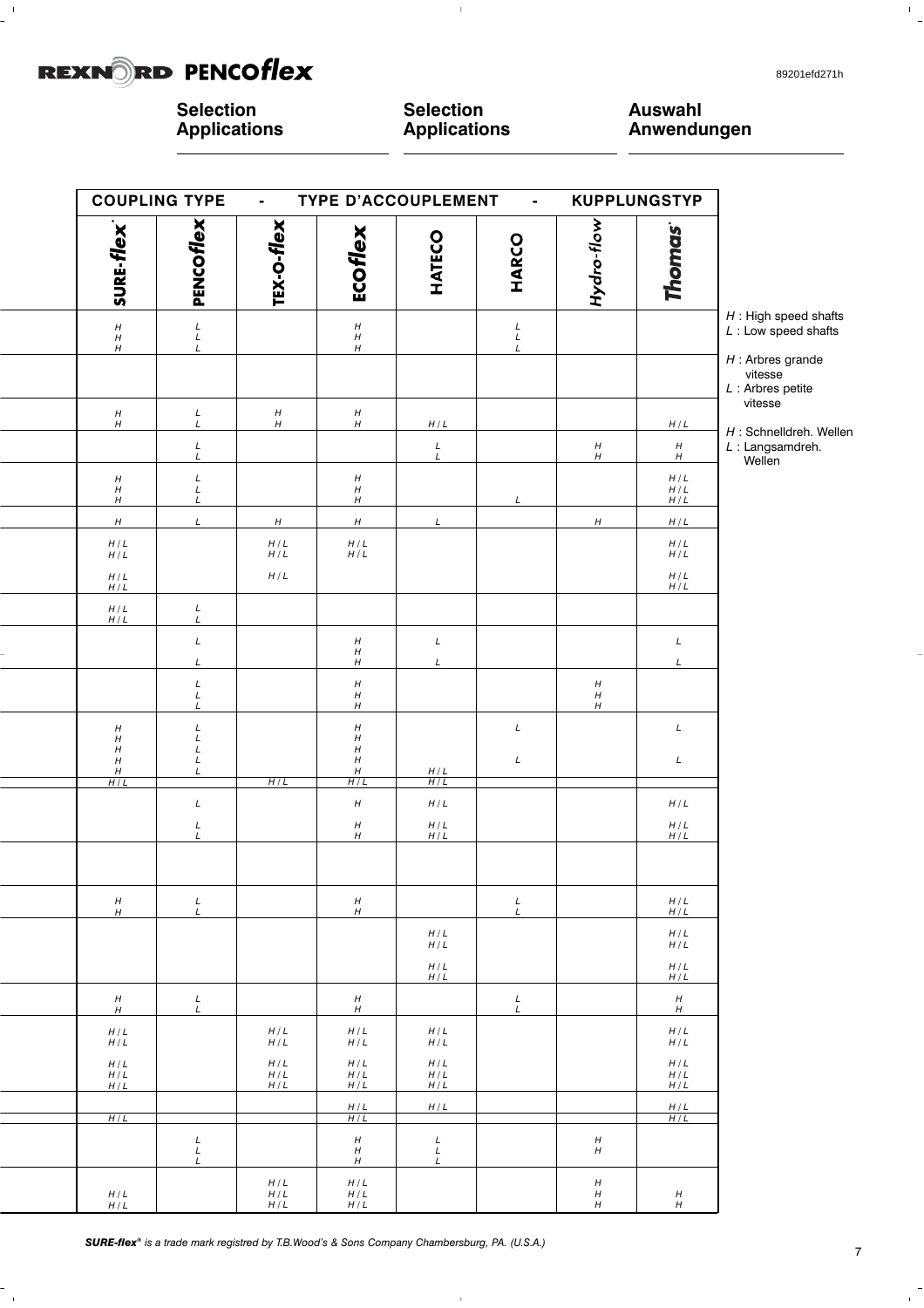

 $\frac{1}{2}$ 

 $\overline{a}$ 

| <b>Notes</b><br><b>Notizen</b><br><b>Notes</b> |  |
|------------------------------------------------|--|
|                                                |  |

 $\bar{1}$ 

 $\frac{1}{\sqrt{2}}$ 

 $\frac{1}{10}$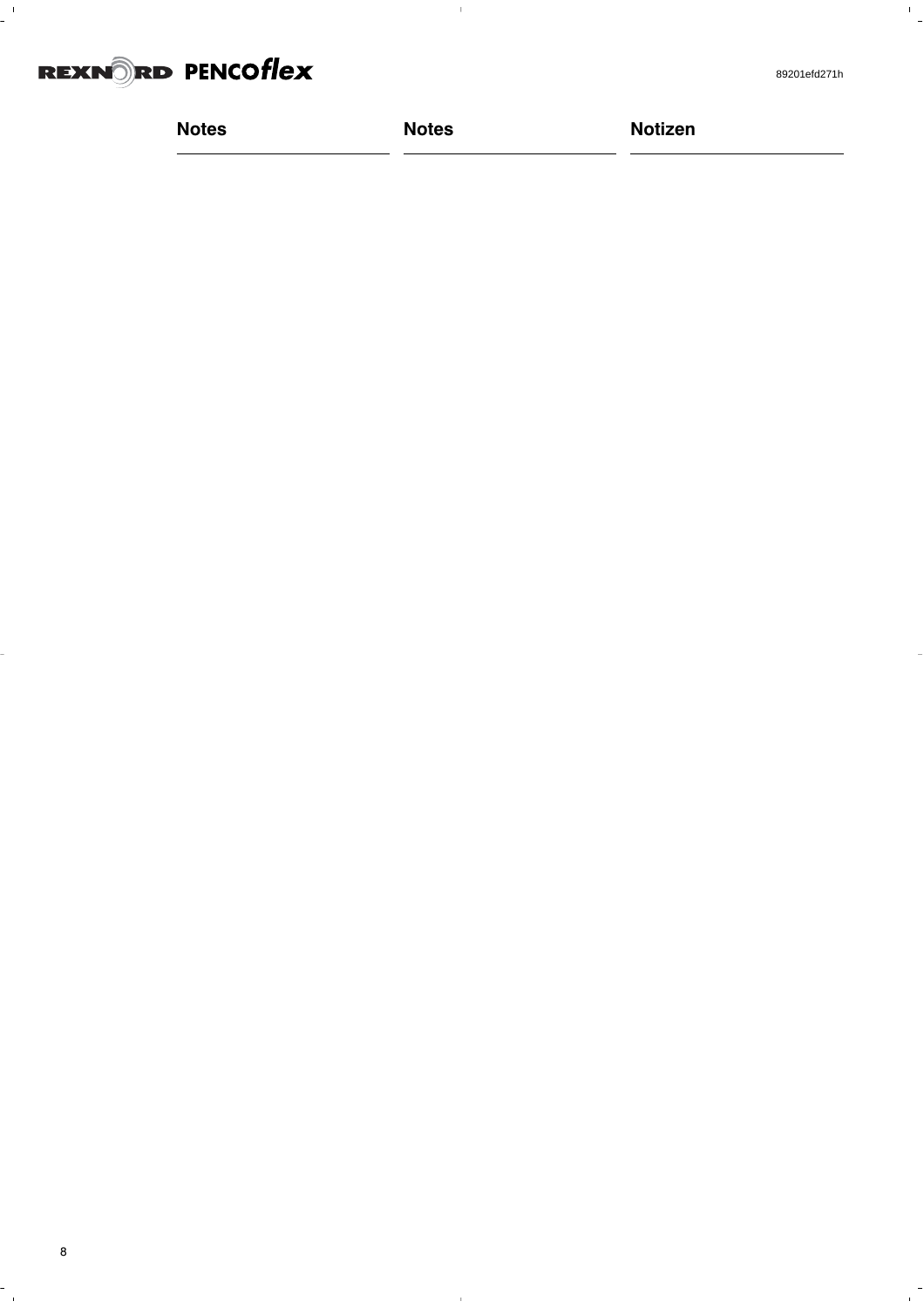h

l

 $\mathbf{L}^{\mathbf{r}}$ 

### **Selection IEC Motor**

### **Selection Moteur CEI**

 $\bar{1}$ 

### **Auswahl IEC Motoren**

¯d

 $\frac{1}{2}$ 

**Remarks :**<br>This selection applies to the most common<br>loads (SF min = 1,4), 10 to 24 hours of operation per day, maximum 10 starts, stops and/or overloads per hour. Motor shaft diameter : d ≤ 48 mm with<br>tolerances to ISO k6, d ≥ 55 mm with<br>tolerances to ISO m6.

\* Selection of the coupling is based on the maximum bore.

### **Remarques :**

Cette méthode de sélection peut s'appliquer dans la plupart des cas (SF min ≈ 1,4), 10 à 24<br>heures de service par<br>jour, maximum 10 démarrages, freinages et/ou surcharges par heure. Bouts d'arbre des moteurs : d ≤ 48 mm, tolérance<br>ISO k6,  $d \geq 55$  mm, tolérance ISO m6.

\* Sélection de l'accouplement basée sur l'alésage maximum.

### **Bemerkungen :** Diese Auswahltabelle

ist gültig für die<br>meistvorkommenden<br>Belastungsfälle<br>(SF min ≈ 1,4), 10 bis<br>24 Betriebs-stunden pro Tag, max. 10 Anläufe, Bremsungen und/oder Überlastungs-stöße pro Stunde. Motorwellenzapfen :  $d \leq 48$  mm mit ISO Toleranzfeld k6, d ≥ 55 mm mit ISO<br>Toleranzfeld m6.<br>\* Auswahl der Kupplung auf Basis der maximalen Bohrung.

**SURE-flex**® is a trade mark registred by T.B.Wood's & Sons Company Chambersburg, PA. (U.S.A.)

|                        | h (mm)              | kW                  | SURE-flex®                                                    | <b>PENCOflex</b>                 | TEX-O-flex                              | <b>ECOflex</b>                      | <b>HATECO</b>                    | <b>HARCO</b>                       | <b>Hydro-flow</b>       | Ød x I (mm)                                                                                                       |
|------------------------|---------------------|---------------------|---------------------------------------------------------------|----------------------------------|-----------------------------------------|-------------------------------------|----------------------------------|------------------------------------|-------------------------|-------------------------------------------------------------------------------------------------------------------|
|                        | 80                  | 0,18                | $S4*$                                                         | P.145                            |                                         | BT4                                 | <b>TJ25</b>                      |                                    |                         | 19 x 40                                                                                                           |
|                        |                     | $0,25$<br>$0,37$    | $S4*$                                                         | P.145                            |                                         | BT4                                 | <b>TJ25</b>                      |                                    |                         |                                                                                                                   |
|                        | 90S<br>90L          | 0,55                | $S5*$<br>$S5*$                                                | P.145<br>P.145                   | DE<br>$\overline{DE}$                   | BT4<br>BT4                          | TJ25<br>TJ25                     |                                    |                         | $24 \times 50$<br>24 x 50                                                                                         |
|                        | 100L                | 0,75                | $S5*$                                                         |                                  | DE                                      | BT4                                 |                                  | R <sub>0</sub>                     |                         | 28 x 60                                                                                                           |
|                        |                     | 1,1                 | $\frac{88}{55}$                                               | P.145                            |                                         | BT4                                 | TA32*<br>TA32*                   | RO                                 | H.250<br>H.280          |                                                                                                                   |
|                        | 112M                | 1,5                 | S <sub>5</sub>                                                | P.145                            | $\frac{DE}{DE}$                         | BT4                                 | TA32*                            | R <sub>0</sub>                     | H.280                   | $28 \times 60$                                                                                                    |
|                        |                     | $\frac{1,85}{2,2}$  | S6                                                            | P.145                            | DE                                      | BT4                                 | TA32*                            | RO                                 | H.320<br>H.320<br>H.350 |                                                                                                                   |
|                        | <b>132S</b><br>132M | з                   | $\overline{\overline{\mathsf{S6}}}$<br>$\overline{\text{S6}}$ | P.145<br>P.145                   | $\overline{DE}$<br>$\overline{DE}$      | $BT10*$<br>BT10*                    | $TJ38*$<br>TJ38*                 | $\overline{R}$<br>$\overline{R0}$  |                         | 38 x 80<br>38 x 80                                                                                                |
| ۔<br>Tim               | 160M                | 4                   | S7                                                            | P.145                            | DE                                      | $BT15*$                             | TA42*                            | R <sub>0</sub>                     | H.400                   | 42 x 110                                                                                                          |
|                        |                     | 5,5                 | S8                                                            | P.145                            | DE                                      | <b>BT15</b>                         | TA42*<br>TA42*                   | R <sub>0</sub>                     |                         |                                                                                                                   |
| 750                    | <b>160L</b>         | 7,5                 | $\overline{\text{S8}}$                                        | P.145                            | $\overline{DF}$                         | BT15                                |                                  | R <sub>0</sub>                     | H.400<br>H.450          | 42 x 110<br>48 x 110                                                                                              |
|                        | 180L                | 11                  | <u>S9</u>                                                     | P.145                            | DG                                      | <b>BT22</b>                         | TF55*                            | R <sub>0</sub>                     | H.490                   |                                                                                                                   |
|                        | <b>200L</b><br>225S | 15<br>18,5          | S <sub>10</sub><br>S <sub>10</sub>                            | P.155                            | DG<br>DH                                | BT30<br>BT40<br>BT40<br>BT85*       | TF55*<br>TJ65*                   | R <sub>0</sub><br>$\overline{R0}$  | H.490<br>H.490<br>H.540 | $\frac{10 \times 100}{55 \times 110}$ $\frac{60 \times 140}{60 \times 140}$ $\frac{65 \times 140}{55 \times 140}$ |
|                        | 225M                | 22                  | S <sub>11</sub>                                               | P.155                            | DH                                      |                                     | $\frac{1000}{TJ65*}$             | $\overline{R0}$                    |                         |                                                                                                                   |
|                        | 250M                | 30                  | S11                                                           | P.175                            | DJ                                      |                                     | TA65*                            | $R1*$                              | H.540                   |                                                                                                                   |
|                        | 280S                | 37                  | S <sub>12</sub>                                               | P.175                            | DJ                                      | BT85<br>BT85                        | TA80*                            | $R1*$                              | H.620<br>H.620          | 75 x 140                                                                                                          |
|                        | 280M                | 45                  | S <sub>12</sub>                                               | P.200                            | DJ                                      |                                     | TA80*                            | $R1*$<br>$R2*$                     |                         | $\frac{75 \times 140}{80 \times 170}$                                                                             |
|                        | 315S<br>315M        | 55<br>75            | S <sub>13</sub><br>S <sub>13</sub>                            | P.200<br>P.235                   | DK<br>DL                                | <b>BT135</b><br><b>BT135</b>        | TA80*<br>TA80*                   | $R2*$                              | H.620<br>H.680          | 80 x 170                                                                                                          |
|                        |                     |                     |                                                               |                                  |                                         |                                     | <b>TJ25</b>                      |                                    |                         |                                                                                                                   |
|                        | 71                  | $0,09$<br>$0,12$    |                                                               |                                  |                                         |                                     | <b>TJ25</b>                      |                                    |                         | 14 x 30                                                                                                           |
|                        |                     |                     | $\begin{array}{c} 83 \\ 83 \\ 83 \end{array}$                 |                                  |                                         | BT4<br>BT4<br>BT4                   | TJ25                             |                                    |                         |                                                                                                                   |
|                        |                     | $0,18$<br>$0,25$    | $S4*$                                                         | P.145                            |                                         | BT4                                 | <b>TJ25</b>                      |                                    | H.190                   | 19 x 40                                                                                                           |
|                        | 80                  | $0,37$<br>0,55      | $S4*$                                                         | P.145                            |                                         | BT4                                 | <b>TJ25</b>                      |                                    | H.190                   |                                                                                                                   |
|                        | 90S                 | 0,75                | $\overline{S4}$<br>$S5*$                                      | P.145<br>P.145                   | DE                                      | BT4<br>BT4                          | TJ25<br>TJ25                     |                                    | H.190<br>H.250          | 24 x 50                                                                                                           |
|                        | 90L                 | 1,1                 | S <sub>5</sub>                                                | P.145                            | DE                                      | BT4                                 | <b>TJ25</b>                      |                                    |                         |                                                                                                                   |
|                        | 100L                | 1,5                 | $rac{1}{\text{S5}}$                                           | P.145                            | DE                                      | BT4                                 |                                  | RO                                 | H.250<br>H.250<br>H.250 | $\frac{24 \times 50}{28 \times 60}$                                                                               |
|                        |                     | 1,85                |                                                               | P.145                            | $DE$<br>$DE$                            | BT4                                 | TA32*<br>TA32*<br>TA32*          | $rac{R0}{R0}$                      |                         |                                                                                                                   |
|                        | 112M<br>132S        | 2,2<br>3            | S <sub>6</sub><br>S <sub>6</sub>                              | P.145<br>P.145                   | DE                                      | BT4<br>BT10*                        | TJ38*                            | R <sub>0</sub>                     | H.250<br>H.280          | $28 \times 60$<br>38 x 80                                                                                         |
| 1000 min <sup>-1</sup> | 132M                | 4                   | S <sub>6</sub>                                                |                                  | DE                                      | <b>BT10*</b>                        |                                  | R <sub>0</sub>                     |                         | 38 x 80                                                                                                           |
|                        |                     | 5,5                 | $\overline{\mathbf{s}}$                                       | P.145<br>P.145<br>P.145<br>P.145 | <b>DE</b>                               | <b>BT10</b>                         | TJ38*<br>TJ38*<br>TA42*<br>TA42* | RO                                 | H.280<br>H.320          |                                                                                                                   |
|                        | 160M                | 7,5                 | S <sub>8</sub>                                                |                                  | DE                                      | <b>BT15</b>                         |                                  | R <sub>0</sub>                     | H.320<br>H.350<br>H.400 | $\frac{42 \times 110}{42 \times 110}$<br>$\frac{48 \times 110}{48 \times 110}$                                    |
|                        | <b>160L</b>         | 11                  | S <sub>9</sub>                                                |                                  | DF                                      | BT15<br>BT22<br>BT22                | $TF55*$                          | $\overline{R}0$<br>$\frac{10}{10}$ |                         |                                                                                                                   |
|                        | <b>180L</b><br>200L | 15<br>18,5          | <u>S9</u><br>S10                                              | P.145<br>P.145                   | DG<br>$\overline{DG}$                   |                                     | <b>TF55*</b>                     | R <sub>0</sub>                     | H.400                   | 55 x 110                                                                                                          |
|                        |                     | 22                  | S <sub>10</sub>                                               |                                  | DG                                      |                                     | TF55*                            | R <sub>0</sub>                     | H'450                   |                                                                                                                   |
|                        | 225M                | 30                  | $\overline{S11}$                                              | $\frac{P.155}{P.155}$            | DH                                      | <b>BT30</b><br>BT40                 | TJ65*                            | R <sub>0</sub>                     | H.450                   | 60 x 140                                                                                                          |
|                        | 250M                | 37                  | <u>S<sub>11</sub></u>                                         | P.175                            | DH                                      | BT85*<br>BT85*                      | TA65*                            | R <sub>1</sub> *                   | H.490                   | 65 x 140<br>75 x 140                                                                                              |
|                        | 280S                | 45                  | S <sub>12</sub>                                               | P.175<br>P.200                   | DJ                                      | <b>BT85</b>                         | TA80*<br>TA80*                   | $R1*$<br>$R1*$                     | H.490                   |                                                                                                                   |
|                        | 280M<br>315S        | 55<br>75            | S <sub>12</sub><br>S <sub>13</sub>                            | P.200                            | <b>DJ</b><br>DK                         | <b>BT135</b>                        | TA80*                            | $R2*$                              | H.540<br>H.540          | 75 x 140<br>80 x 170                                                                                              |
|                        | 315M                | 90                  | S13                                                           | P.235                            | DK                                      | BT135                               | TA80*                            | $R2*$                              | H.620                   | 80 x 170                                                                                                          |
|                        | 56                  | 0,06                |                                                               |                                  |                                         | BT4                                 | TJ25                             |                                    |                         | $9 \times 20$                                                                                                     |
|                        |                     | $0,09$<br>$0,12$    | S3<br>S3<br>S3<br>S3<br>S3                                    |                                  |                                         | BT4                                 | <b>TJ25</b>                      |                                    |                         |                                                                                                                   |
|                        | 63S                 |                     |                                                               |                                  |                                         | BT4                                 | TJ25                             |                                    |                         | $11 \times 23$                                                                                                    |
|                        | $\overline{71}$     | $\frac{0,18}{0,25}$ |                                                               |                                  |                                         | <b>BT4</b><br>BT4                   | TJ25                             |                                    |                         | $14 \times 30$                                                                                                    |
|                        |                     | 0,37                | S <sub>3</sub>                                                |                                  |                                         | BT4                                 | TJ25<br><b>TJ25</b>              |                                    |                         |                                                                                                                   |
|                        | 80                  | 0,55                |                                                               | P.145                            |                                         | BT4                                 | TJ25                             |                                    | H.190                   | 19 x 40                                                                                                           |
|                        |                     | 0,75                | $rac{64}{54*}$                                                | P.145                            |                                         | BT4                                 | TJ25                             |                                    | H.190                   |                                                                                                                   |
|                        | 90S                 | 1,1                 | $\overline{\text{S5*}}$                                       | P.145                            | DE                                      | BT4                                 | <b>TJ25</b>                      |                                    | H.190                   | 24 x 50                                                                                                           |
|                        | 90L                 | $\frac{1,5}{1,85}$  | $S5*$<br>$\frac{85}{55}$                                      | P.145<br>P.145                   | DE                                      | BT4                                 | <b>TJ25</b><br>TJ25              |                                    | H.190<br>H.190<br>H.190 | 24 x 50                                                                                                           |
|                        | 100L                | 2,2                 | $\overline{\text{S5}}$                                        | P.145                            | $\frac{DE}{DE}$                         | $rac{BT4}{BT4}$                     | TA32*                            | $\overline{R}0$                    |                         | 28 x 60                                                                                                           |
|                        |                     | 3                   | S <sub>5</sub>                                                | P.145<br>P.145                   | DE                                      | BT4                                 | TA32*<br>TA32*                   | R <sub>0</sub>                     | H.250<br>H.250          |                                                                                                                   |
| 500 min                | 112M                | 4                   | $\overline{\text{S6}}$                                        |                                  | $\overline{DE}$                         | BT4                                 |                                  | $\overline{R}0$                    |                         | $28 \times 60$                                                                                                    |
|                        | 132S<br>132M        | 5,5<br>7,5          | <u>S6</u><br>S7                                               | P.145<br>P.145                   | DE<br>$\overline{DE}$                   | <b>BT10*</b><br><b>BT10</b>         | TJ38*<br>TJ38*                   | R <sub>0</sub><br>R <sub>0</sub>   | H.250                   | 38 x 80<br>38 x 80                                                                                                |
|                        |                     | 9                   | S7                                                            |                                  | DE                                      |                                     |                                  | R <sub>0</sub>                     | H.250<br>H.280          |                                                                                                                   |
|                        | 160M                | 11                  | S <sub>8</sub>                                                | P.145                            | $\overline{DE}$                         | <u>BT10</u><br>BT10<br>BT15<br>BT15 | $\frac{7338}{1442*}$             | $\overline{R}0$                    | H.280                   | 42 x 110<br>42 x 110                                                                                              |
|                        | 160L                | 15                  | S8                                                            | P.145                            | DF                                      |                                     | TA42*                            | R <sub>0</sub>                     | H.280                   |                                                                                                                   |
|                        | 180M<br>180L        | 18,5<br>22          | S9<br>S <sub>9</sub>                                          | $\frac{P.145}{P.145}$            | DF<br>$\overline{\mathsf{D}\mathsf{G}}$ | <b>BT22</b><br>BT22                 | TF55*<br>TF55*                   | R <sub>0</sub><br>$\overline{RO}$  | H.320<br>H.320          | 48 x 110<br>48 x 110                                                                                              |
|                        | 200L                | 30                  | S10                                                           | P.155                            | DG                                      | <b>BT30</b>                         | TF55*                            | R <sub>0</sub>                     | H.350                   | 55 x 110                                                                                                          |
|                        | 225S                | 37                  | S <sub>10</sub>                                               | P.155                            | DH                                      | <b>BT40</b>                         | TJ65*                            | R <sub>0</sub>                     | H.400                   | 60 x 140                                                                                                          |
|                        | 225M                | 45                  | S11                                                           | P.155                            | DH                                      | <b>BT40</b>                         | TJ65*                            | R <sub>0</sub>                     | H.400                   | 60 x 140                                                                                                          |
|                        | 250M<br>280S        | 55<br>75            | S11<br>S <sub>12</sub>                                        | P.175<br>P.200                   | DH<br>DJ                                | BT55*<br><b>BT85</b>                | TA65*<br>TABO*                   | $R1*$<br>$R1*$                     | H.400<br>H.450          | 65 x 140<br>75 x 140                                                                                              |
|                        | 280M                | 90                  | S <sub>12</sub>                                               | P.200                            | DJ                                      | <b>BT85</b>                         | TABO*                            | R <sub>1</sub> *                   | H.450                   | 75 x 140                                                                                                          |
|                        | 315S                | 110                 | S13                                                           | P.200                            | DK                                      | BT135                               | TABO*                            | $R2*$                              | H.490                   | 80 x 170                                                                                                          |
|                        | 315M                | 132                 | S <sub>13</sub>                                               | P.235                            | DK                                      | BT135                               | TABO*                            | $R2*$                              | H.490                   | 80 x 170                                                                                                          |
|                        | 56                  | 0,09                | S <sub>3</sub>                                                |                                  |                                         | BT4                                 | TJ25                             |                                    |                         | $9 \times 20$                                                                                                     |
|                        | 63S                 | 0,12                | S <sub>3</sub>                                                |                                  |                                         | BT4<br>BT4                          | TJ25<br>TJ25                     |                                    |                         |                                                                                                                   |
|                        |                     | 0, 18<br>0,25       | S3<br>S <sub>3</sub>                                          |                                  |                                         | BT4                                 | TJ25                             |                                    |                         | 11 x 23                                                                                                           |
|                        | 71                  | 0,37                | S3                                                            |                                  |                                         | BT4                                 | <b>TJ25</b>                      |                                    |                         | 14 x 30                                                                                                           |
|                        |                     | 0,55                | S <sub>3</sub>                                                |                                  |                                         | BT4                                 | TJ25                             |                                    |                         |                                                                                                                   |
|                        | 80                  | 0,75                | $S4*$                                                         | P.145                            |                                         | BT4                                 | TJ25                             |                                    | H.190                   | 19 x 40                                                                                                           |
|                        | 90S                 | 1,1<br>1,5          | $S4*$<br>$S5*$                                                | P.145<br>P.145                   | DE                                      | BT4<br>BT4                          | TJ25<br>TJ25                     |                                    | H.190<br>H.190          | 24 x 50                                                                                                           |
|                        | 90L                 | 1,85                | $S5*$                                                         | P.145                            | DE                                      | BT4                                 | TJ25                             |                                    | H.190                   | 24 x 50                                                                                                           |
|                        |                     | 2,2                 | $S5*$                                                         | P.145                            | DE                                      | BT4                                 | <b>TJ25</b>                      |                                    | H.190                   |                                                                                                                   |
|                        | 100L                | 3                   | $S5*$                                                         | P.145                            | DE                                      | BT4                                 | TA32*                            | R <sub>0</sub>                     | H.190                   | 28 x 60                                                                                                           |
| È                      | 112M<br><b>132S</b> | 4<br>5,5            | $S5*$<br>$S6*$                                                | P.145<br>P.145                   | DE<br>DE                                | BT4<br>BT10*                        | TA32*<br>TJ38*                   | R <sub>0</sub><br>R <sub>0</sub>   | H.190<br>H.250*         | 28 x 60<br>38 x 80                                                                                                |
| 3000                   |                     | 7,5                 | S6                                                            | P.145                            | DE                                      | BT10*                               | TJ38*                            | R <sub>0</sub>                     | $H.250*$                |                                                                                                                   |
|                        | 132M                | 9                   | S6                                                            | P.145                            | DE                                      | <b>BT10*</b>                        | TJ38*                            | R <sub>0</sub>                     | $H.250*$                | 38 x 80                                                                                                           |
|                        | 160M                | 11                  | $S7*$                                                         | P.145                            | DE                                      | BT15*                               | TA42*                            | R <sub>0</sub>                     | $H.250*$                | 42 x 110                                                                                                          |
|                        | 160L                | 15<br>18,5          | <u>S7</u><br>S7                                               | P.145<br>P.145                   | DE<br>DE                                | BT15*<br>BT15*                      | TA42*<br>TA42*                   | R <sub>0</sub><br>R <sub>0</sub>   | $H.250*$<br>H.250       | 42 x 110                                                                                                          |
|                        | 180M                | 22                  | S8                                                            | P.145                            | DE                                      | $BT22*$                             | TF55*                            | R <sub>0</sub>                     | H.280*                  | 48 x 110                                                                                                          |
|                        | 200L                | 30                  | S8                                                            | P.145                            | DF                                      | BT30*                               | TF55*                            | R <sub>0</sub>                     | $H.350*$                | 55 x 110                                                                                                          |
|                        |                     | 37                  | <u>S9</u>                                                     | P.145                            | <b>DF</b>                               | BT30*                               | TF55*                            | R <sub>0</sub>                     | $H.350*$                |                                                                                                                   |
|                        | 225M<br>250M        | 45<br>55            | S9<br>S10                                                     | P.145<br>P.175*                  | DG<br>DH*                               | BT30*<br>BT85*                      | TJ65*<br>TA65*                   | R <sub>0</sub><br>$R1*$            | $H.350*$                | 55 x 110<br>60 x 140                                                                                              |
|                        | 280S                | 75                  | $\overline{S10}$                                              | P.175*                           | DJ*                                     | BT85*                               | TABO*                            | $\overline{R1*}$                   |                         | 65 x 140                                                                                                          |
|                        | 280M                | 90                  | S <sub>11</sub>                                               | P.175*                           | DJ*                                     | BT85*                               | TABO*                            | $R1*$                              |                         | 65 x 140                                                                                                          |
|                        | 315S                | 110                 | S11                                                           | P.200*                           | DJ*                                     | BT135*                              | TABO*                            | $R2*$                              |                         | 65 x 140                                                                                                          |
|                        | 315M                | 132                 | S <sub>12</sub>                                               | P.200*                           | DJ                                      | BT135*                              | <b>TABO</b>                      | $R2*$                              |                         | 65 x 140                                                                                                          |

 $\overline{1}$ 

 $\frac{1}{\sqrt{2}}$ 

 $\overline{1}$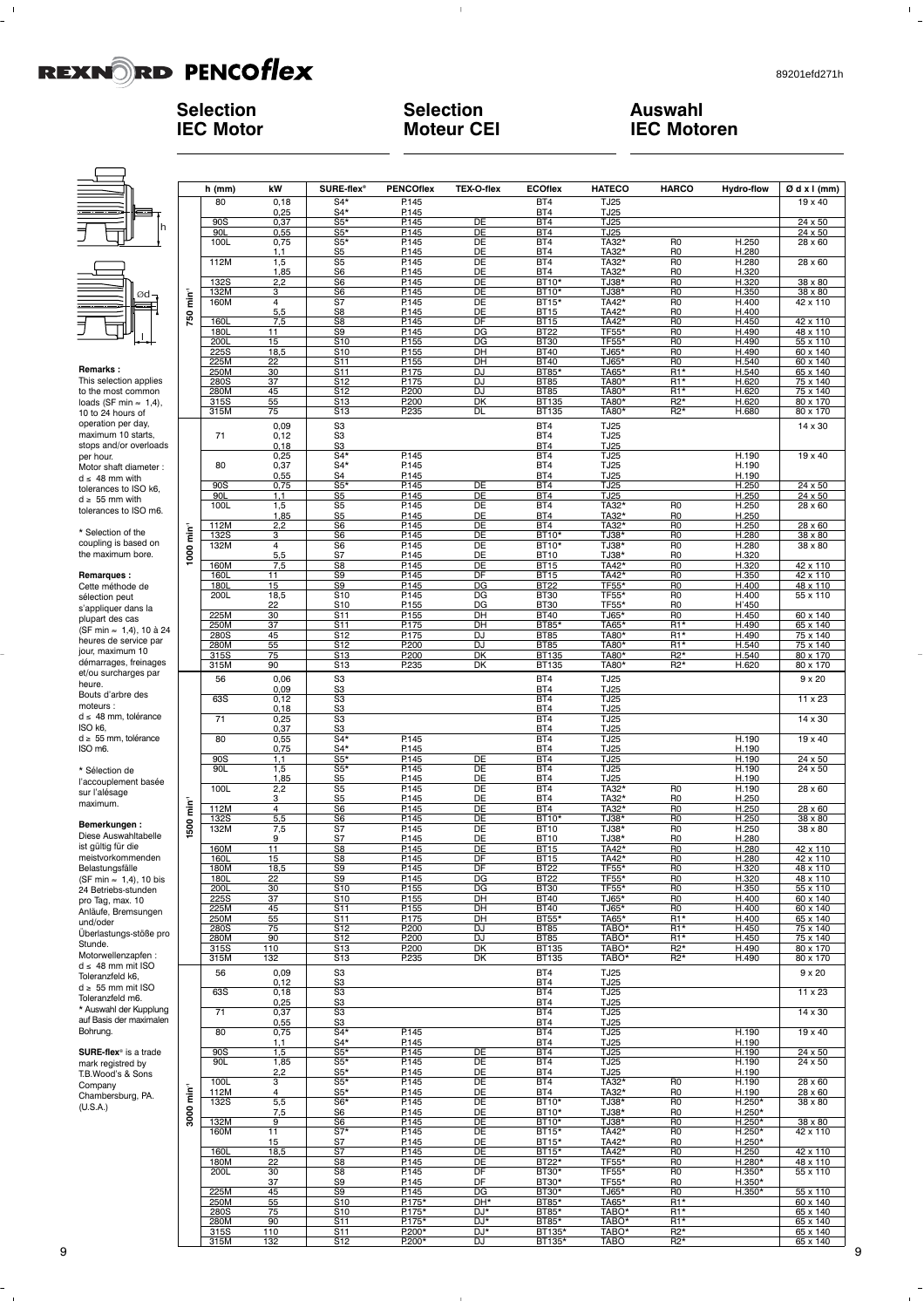### **Description**

The PENCO*flex* coupling is made up of two (female and male) cast iron hubs onto which pins fitted with rubber bushes are mounted. The pins, made up of ground steel, have a cylindrical shape up to size 460. Pins of sizes 145 to 200 are axially fastened by a circlips and a nut; those of sizes 235 to 460 by two circlips. Pins over size 510 are an internally- threaded and tapered, and are attached by a screw and washer. A circlips restricts the socket's translational motion.

The rubber bushes are vulcanized onto wear-resisting brass liners which are mounted on the pins with a clearance. This allows them to rotate freely and move slightly lengthwise. The stress exerted onto the bearings is thus significantly reduced. A unique scalloped barrel shape of the bushes guarantees a uniform distribution of loads, even in case of misalignment, thus limiting the bending moment resulting from the radial force on the pins. This ensures increased durability of both bushes and pins.

### **Description**

L'accouplement PENCO*flex* se compose d'un plateau femelle et d'un plateau mâle sur lequel sont montées des broches munies de douilles en caoutchouc. Les deux plateaux sont en fonte. Les broches, en acier rectifié, sont de forme cylindrique jusqu'à la taille 460. Leur fixation axiale est assurée par un circlips et un écrou pour les tailles 145 à 200 et par deux circlips pour les tailles 235 à 460. A partir de la taille 510, les broches ont une extrémité conique taraudée et sont fixées à l'aide d'une vis et d'une rondelle. Un circlips retient la douille en translation.

Les douilles en caoutchouc sont vulcanisées sur des buselures en laiton résistant à l'usure. Ces buselures sont montées sur les broches avec un jeu permettant leur libre rotation ainsi qu'une petite translation. Ainsi la sollicitation des paliers est considérablement réduite. La forme particulière des douilles en tonnelet échancré assure une bonne répartition des efforts, même en cas de désalignement, limitant ainsi le moment de flexion dû à l'effort radial sur la broche. Il en résulte un accroissement de la durée de vie des douilles et des broches.

### **Beschreibung**

Die PENCO*flex* Kupplung besteht aus einem Lochteil und einem Bolzenteil. Letzteres trägt die Übertragungsbolzen mit den darauf befestigten Gummihülsen. Loch- und Nabenteil sind aus Grauguß. Die Übertragungsbolzen, aus geschliffenem Stahl, sind zylindrisch bis zur Größe 460. Ihr axialer Sitz mit Verschiebespiel wird bei den Größen 145 bis 200 durch einen Sprengring und eine Mutter, bei den Größen 235 bis 460 durch zwei Sprengringe gesichert. Ab Größe 510 haben die Bolzen einen Kegelsitz mit aussenseitigem Gewinde und werden mit Druckscheibe und Schraube gesichert. Ein Sprengring begrenzt den Axialsitz der Hülsen.

Die Gummihülsen sind auf verschleißfeste Messingbuchsen aufvulkanisiert, welche auf den Übertragungsbolzen mit angemessenem Spiel, das ihnen freie Drehung und geringen axialen Weg gestattet, sitzen. Dies trägt zu einer beträchtlichen Reduzierung der Reaktionskräfte auf die Wellenlager bei, die infolge winkliger Ausrichtfehler oder axialer Verlagerungen auftreten können. Das besondere Konzept der tonnenförmigen und profilierten Gummihülsen garantiert selbst bei kleineren Ausrichtfehlern eine gute Belastungs-verteilung, da das durch radiale Lasten auf die Bolzen verursachte Biegemoment verringert wird. Es ergibt sich daraus auch eine bedeutend längere Lebensdauer der Gummihülsen und Übertragungsbolzen.

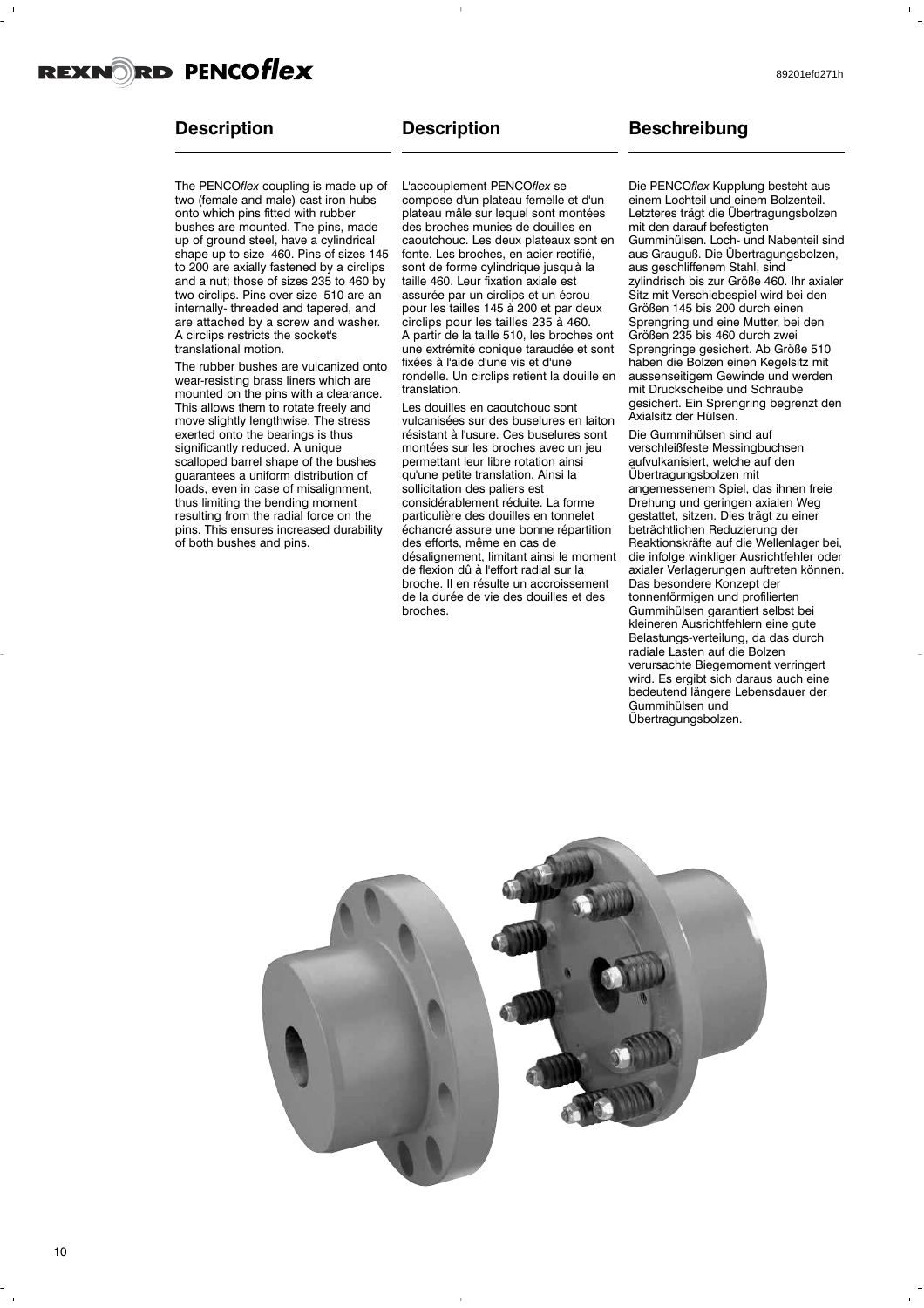

### **Description**

### **Description**

#### **Dynamic behavior**

The combined elasticity and damping capacity of the rubber bushes reduces both shock loads and critical velocity. Compressed by an increasing torque,

the bushes become stiffer due to the scalloping, thereby reducing the resonance effect at critical velocities.

### **Arrangement PB : with brake drum**

This version is made up of two parts:

- the standard female hub,

- a male hub fitted with a brake drum.

### **Arrangement PD : with brake disc**

This version is made up of four parts:

- the standard female hub,
- an intermediate part,
- a brake hub,

- a webbed brake disc mounted between the latter two parts (ventilated brake disk also available).

It is up to the customer to check that the correct size of brake drum or disk is used. Rexnord cannot be held responsible for incorrect selection of brake system.

### **Comportement dynamique**

L'élasticité et le pouvoir amortisseur des douilles en caoutchouc permettent d'absorber des à-coups et d'abaisser la vitesse critique.

Sollicitées par un couple croissant, les douilles deviennent progressivement plus raides grâce aux échancrures réduisant ainsi l'effet de résonnance aux vitesses critiques.

#### **Exécution PB : avec tambour de frein**

Cette exécution comporte deux parties :

- le plateau femelle standard,

- un plateau mâle équipé d'un tambour de frein.

### **Exécution PD : avec disque de frein**

Cette exécution comporte quatre parties :

- le plateau femelle standard,
- une pièce intermédiaire,
- un moyeu,

- un disque plein, pincé entre les deux précédentes pièces. (Disque ventilé sur demande).

Il appartient au client de s'assurer du bon dimensionnement du tambour ou du disque de frein. Rexnord ne saurait être tenu pour responsable en cas de mauvaise sélection des appareils de freinage

### **Dynamisches Verhalten**

**Beschreibung**

Durch die Elastizität und das Dämpfungsvermögen der Gummihülsen wird die Aufnahme von Stößen und eine Senkung der kritischen Drehzahl ermöglicht.

Bei Beanspruchung durch steigendes Drehmoment werden die Gummihülsen dank ihrer profilierten Tonnenform zunehmend steifer, so daß Resonanzeffekte bei kritischen Drehzahlen verringert werden.

### **Ausführung PB : mit Bremstrommel**

Bei dieser Ausführung kommen zwei Teile zur Verwendung :

- das Lochteil der Normalausführung, - ein als Bremstrommel ausgebildetes Bolzenteil.

### **Ausführung PD : mit Bremsscheibe**

Bei dieser Ausführung kommen vier Teile zur Verwendung :

- das Lochteil der Normalausführung, - ein die Bolzen tragendes Zwischenteil,
- ein Nabenteil,
- eine volle Bremsscheibe aus Stahl,

zwischen den zweivorgenannten Teilen klemmend verschraubt. (Belüftete Bremsscheibe auf Wunsch lieferbar)

Es liegt am Kunden die richtige Bremstrommel oder -scheibe zu auswählen. Rexnord kann nicht Verantwortlich gestellt werden bei falschem Bremssytemauswahl.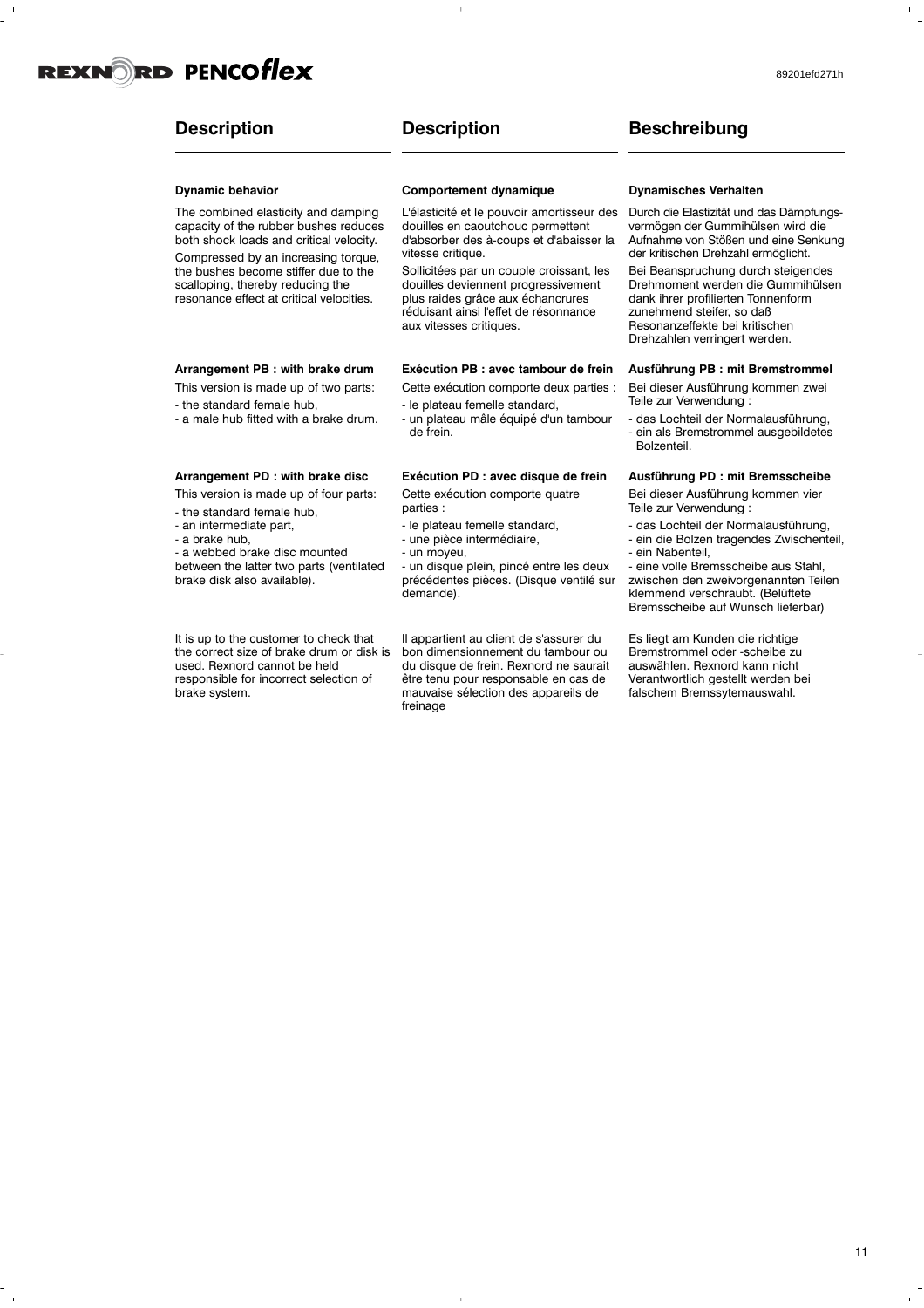$\frac{1}{2}$ 

 $\hat{\Gamma}$ 

|                     | Coding                                                                                        | <b>Codification</b>                                                                            | <b>Bezeichnung</b>                                                                            |
|---------------------|-----------------------------------------------------------------------------------------------|------------------------------------------------------------------------------------------------|-----------------------------------------------------------------------------------------------|
| $\overline{c}$<br>P | 5<br>3<br>$\overline{4}$                                                                      | 7<br>6<br>$\blacksquare$                                                                       |                                                                                               |
| $\overline{2}$      | Arrangement                                                                                   | <b>Exécution</b>                                                                               | Ausführung                                                                                    |
|                     | N: normal arrangement                                                                         | N : exécution normale                                                                          | N: Normalausführung                                                                           |
|                     | <b>B</b> : with brake drum                                                                    | <b>B</b> : avec tambour de frein                                                               | <b>B</b> : mit Bremstrommel                                                                   |
|                     | <b>D</b> : with brake disk                                                                    | D : avec disque de frein                                                                       | <b>D</b> : mit Bremsscheibe                                                                   |
| 3                   | Size                                                                                          | <b>Taille</b>                                                                                  | <b>Baugröße</b>                                                                               |
|                     | 145 to 1420                                                                                   | 145 à 1420                                                                                     | 145 bis 1420                                                                                  |
| 4                   | Male flange hub <sup>®</sup>                                                                  | Moyeu du côté plateau mâle <sup>1</sup>                                                        | Nabe des Bolzenteiles <sup>1</sup>                                                            |
|                     | -, $L, S$                                                                                     | $-L, S$                                                                                        | $-L, S$                                                                                       |
| 5                   | Femal flange hub 2                                                                            | Moyeu du côté plateau femelle 2                                                                | Nabe des Lochteiles 2                                                                         |
|                     | L, S                                                                                          | L, S                                                                                           | L, S                                                                                          |
| 6                   | Diameter of braking system                                                                    | Diamètre de l'organe de freinage                                                               | Durchmesser des Bremsorganes                                                                  |
|                     | Drum:                                                                                         | Tambour:                                                                                       | Trommel:                                                                                      |
|                     | 200, 250, 315, 400, 500, 630, 710                                                             | 200, 250, 315, 400, 500, 630, 710                                                              | 200, 250, 315, 400, 500, 630, 710                                                             |
|                     | Disk:                                                                                         | Disque:                                                                                        | Scheibe:                                                                                      |
|                     | 315, 355, 395, 445, 550, 625, 705, 795                                                        | 315, 355, 395, 445, 550, 625, 705, 795                                                         | 315, 355, 395, 445, 550, 625, 705, 795                                                        |
|                     | Bores and keyways specifications<br>Without specification, keyways as per<br><b>ISO R773.</b> | Spécification d'alésage et de<br>clavetage<br>Sans spécification, clavetage selon ISO<br>R773. | Bohrungen und Paßfedernuten<br><b>Hinweise</b><br>Ohne Hinweis, Paßfedernut nach ISO<br>R773. |

|   |   | <b>Example</b> |                |                | <b>Exemple</b> | <b>Beispiel</b>        |  |  |  |  |  |
|---|---|----------------|----------------|----------------|----------------|------------------------|--|--|--|--|--|
| n | B | 280            | $\blacksquare$ | $\blacksquare$ | 500            | ø80 mm H7 / ø100 mm H7 |  |  |  |  |  |
|   |   |                |                |                |                |                        |  |  |  |  |  |

PENCOflex size 280 coupling with brake drum diameter 500 mm, femal flange hub L, bored to ø80 mm and ø100 mm H7 tolerance with standard keyways as per ISO R773.

Accouplement PENCOflex taille 280, avec tambour de frein de diamètre 500 mm, plateau femelle à moyeu L, alésages ø80 mm et ø100 mm tolérance H7 et clavetages normalisés suivant ISO R773.

 $\overline{1}$ 

PENCOflex Kupplung mit Bremstrommel, Größe 280, Lochteilnabe L, Bremstrommel mit Durchmesser 500 mm, fertiggebohrt ø80 mm und ø100 mm Toleranz H7 und Paßfederverbindung nach ISO R773.

i.

 $\begin{array}{c} \frac{1}{2} \\ \frac{1}{2} \end{array}$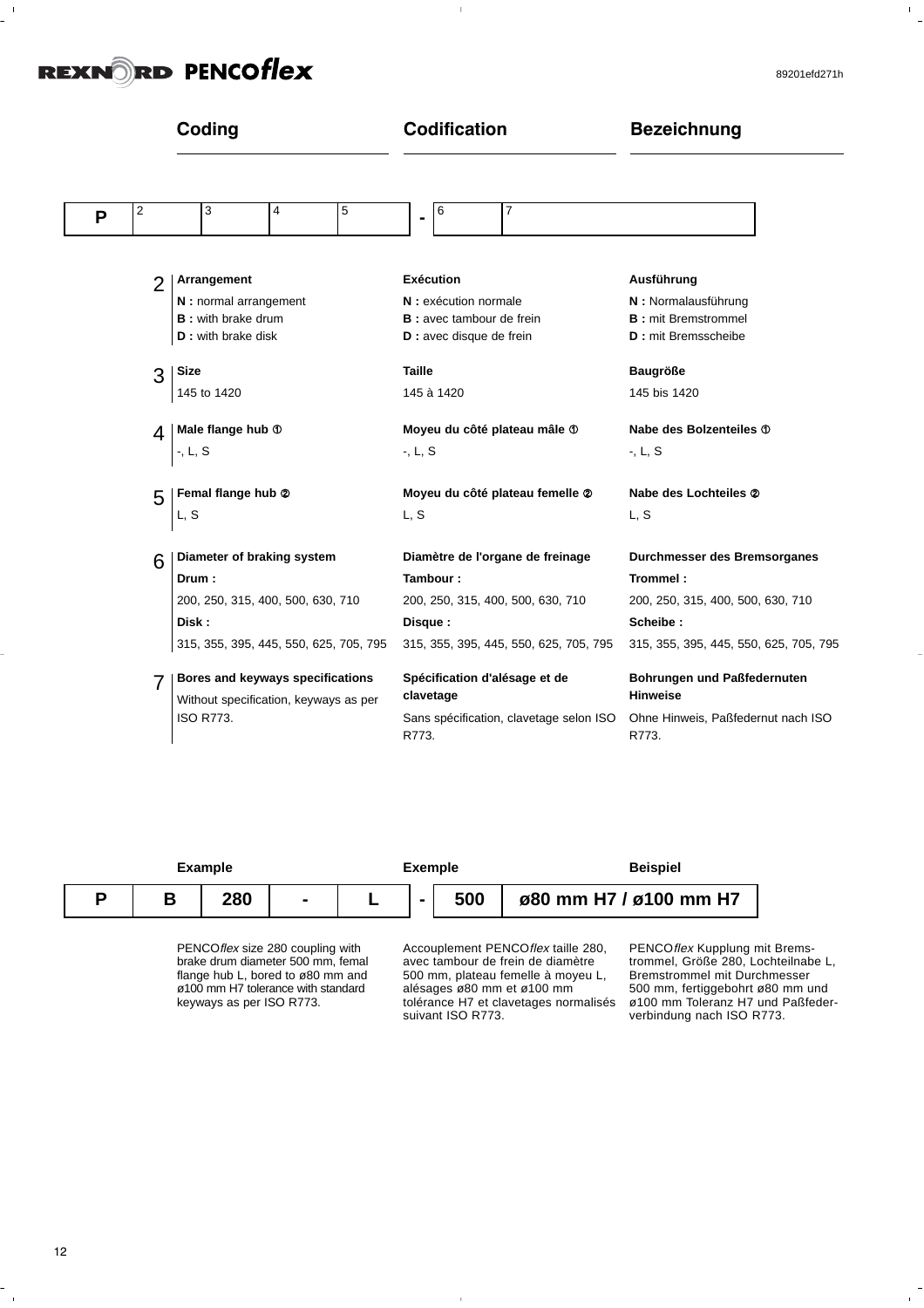89201efd271h

 $\begin{array}{c} 1 \\ 1 \end{array}$ 

 $Y2$  $\downarrow$ 

T

 $- x2$ 

l I

 $\overline{\phantom{a}}$ 

 $-D2 \rightarrow$ 

 $PN460$ ⊾  $\frac{1}{2}$ 

PN460

 $\blacktriangledown$ 

PN235

 $\begin{array}{|c|c|}\n\hline\n\text{PN1420} \\
\hline\n\text{X13} \\
\hline\n\text{X23}\n\end{array}$  $\mathbb{Z}$ 

PN1420

 $\overline{\blacktriangledown}$ 

PN510

. . . . . . . . .

. . . . . . . . .

<u>. . . . . . . . .</u>

 $\begin{picture}(20,20)(-2.0,0) \put(0,0){\line(1,0){150}} \put(15,0){\line(1,0){150}} \put(15,0){\line(1,0){150}} \put(15,0){\line(1,0){150}} \put(15,0){\line(1,0){150}} \put(15,0){\line(1,0){150}} \put(15,0){\line(1,0){150}} \put(15,0){\line(1,0){150}} \put(15,0){\line(1,0){150}} \put(15,0){\line(1,0){150}} \put(15,0){\line(1,$ 

 $PN200$ 

PN200

 $\overline{\textbf{v}}$ 

PN145

 $N<sub>2</sub>$ 

| D                                      |                     |                              |                         |
|----------------------------------------|---------------------|------------------------------|-------------------------|
| N                                      | Normal arrangement  | <b>Exécution normale</b>     | Normalausführung        |
| 145<br>$\blacktriangleright$ 1420 Size |                     | Taille                       | <b>Baugröße</b>         |
| $-1$ S $/$ L                           | Male flange hub ①   | Moyeu côté plateau mâle 1    | Nabe des Bolzenteiles 1 |
| S/L                                    | Female flange hub 2 | Moyeu côté plateau femelle 2 | Nabe des Lochteiles 2   |

 $\bar{1}$ 

 $\begin{array}{c} \begin{array}{c} \begin{array}{c} \end{array} \\ \begin{array}{c} \end{array} \\ \begin{array}{c} \end{array} \\ \begin{array}{c} \end{array} \\ \begin{array}{c} \end{array} \\ \begin{array}{c} \end{array} \\ \begin{array}{c} \end{array} \end{array}$  $\begin{array}{c}\n\begin{array}{c}\n\uparrow \\
\uparrow \\
\downarrow \\
\hline\n\end{array}\n\end{array}$ 

 $\begin{array}{c|c}\n & 2x \vee & 2x \wedge & 2x \\
\hline\n\uparrow & & \nearrow & 2x \\
\hline\n\uparrow & & \nearrow & 2x \\
\hline\n\uparrow & & \nearrow & 2x \\
\hline\n\uparrow & & \nearrow & 2x \\
\hline\n\downarrow & & \nearrow & 2x \\
\hline\n\downarrow & & \nearrow & 2x \\
\hline\n\downarrow & & \nearrow & 2x \\
\hline\n\downarrow & & \nearrow & 2x \\
\hline\n\downarrow & & \nearrow & 2x \\
\hline\n\downarrow & & \nearrow & 2x \\
\hline\n\downarrow & & \nearrow & 2x \\
\hline\n$  $2 \times W$   $\leftarrow$  $\frac{1}{\sqrt{1-\frac{1}{2}}}$  $\frac{1}{\sqrt{11}}$  $\begin{picture}(20,10) \put(0,0){\line(1,0){10}} \put(15,0){\line(1,0){10}} \put(15,0){\line(1,0){10}} \put(15,0){\line(1,0){10}} \put(15,0){\line(1,0){10}} \put(15,0){\line(1,0){10}} \put(15,0){\line(1,0){10}} \put(15,0){\line(1,0){10}} \put(15,0){\line(1,0){10}} \put(15,0){\line(1,0){10}} \put(15,0){\line(1,0){10}} \put(15,0){\line(1$  $\begin{picture}(120,10) \put(0,0){\line(1,0){10}} \put(15,0){\line(1,0){10}} \put(15,0){\line(1,0){10}} \put(15,0){\line(1,0){10}} \put(15,0){\line(1,0){10}} \put(15,0){\line(1,0){10}} \put(15,0){\line(1,0){10}} \put(15,0){\line(1,0){10}} \put(15,0){\line(1,0){10}} \put(15,0){\line(1,0){10}} \put(15,0){\line(1,0){10}} \put(15,0){\line($   $\begin{picture}(120,10) \put(0,0){\line(1,0){15}} \put(15,0){\line(1,0){15}} \put(15,0){\line(1,0){15}} \put(15,0){\line(1,0){15}} \put(15,0){\line(1,0){15}} \put(15,0){\line(1,0){15}} \put(15,0){\line(1,0){15}} \put(15,0){\line(1,0){15}} \put(15,0){\line(1,0){15}} \put(15,0){\line(1,0){15}} \put(15,0){\line(1,0){15}} \put(15,0){\line($   $\begin{picture}(120,10) \put(0,0){\line(1,0){10}} \put(15,0){\line(1,0){10}} \put(15,0){\line(1,0){10}} \put(15,0){\line(1,0){10}} \put(15,0){\line(1,0){10}} \put(15,0){\line(1,0){10}} \put(15,0){\line(1,0){10}} \put(15,0){\line(1,0){10}} \put(15,0){\line(1,0){10}} \put(15,0){\line(1,0){10}} \put(15,0){\line(1,0){10}} \put(15,0){\line($  $\frac{1}{22}$   $\sum_{i=1}^n$   $\frac{1}{2}$ 

 $\overline{1}$ 

 $\odot$ 

 $-M1$ 

 $\sqrt{\frac{2}{\sqrt{2}}}}$ **AK**  $\frac{1}{\sqrt{2}}$  $\overline{\mathbf{z}}$ 

一方

 $\begin{picture}(120,10) \put(0,0){\line(1,0){155}} \put(15,0){\line(1,0){155}} \put(15,0){\line(1,0){155}} \put(15,0){\line(1,0){155}} \put(15,0){\line(1,0){155}} \put(15,0){\line(1,0){155}} \put(15,0){\line(1,0){155}} \put(15,0){\line(1,0){155}} \put(15,0){\line(1,0){155}} \put(15,0){\line(1,0){155}} \put(15,0){\line(1,0){155}}$   $\overline{\mathbf{v}}$  $\overset{-}{\bm{x}}$ ---77  $\frac{1}{\sqrt{2}}$  $\overline{\mathbf{v}}$  $\overline{\overline{\bm{x}}}$  $\overline{\overline{\phantom{0}}}$ 긁 ₹ ₩

∣–c

 $\sf B$ 

 $\mathbf{I}$ 

 $\overline{2}$ 

 $-M2 +$ 

In∟

ľ

**The user** is responsible for the provision of safety guards and correct installation of all equipment. Certified dimensions available upon request.

 $\frac{1}{2}$ 



**Der Benutzer** ist verantwortlich für die Beistellung der Schutzhauben und das

de l'ensemble.

sur demande.

fachgemäße Aufstellen der gesamten Ausrüstung. Verbindliche Maße auf Wunsch.

#### **Remarks :**

| NGHIAINS.                                                               |                 |                   |                   |                |            |                |      |             |                |     |     |                |                |                |                |     |                |                  |                    |
|-------------------------------------------------------------------------|-----------------|-------------------|-------------------|----------------|------------|----------------|------|-------------|----------------|-----|-----|----------------|----------------|----------------|----------------|-----|----------------|------------------|--------------------|
| Unless specified on the<br>order draft, couplings                       |                 |                   |                   | D <sub>1</sub> |            |                |      |             |                |     |     |                |                |                |                |     |                |                  |                    |
| are delivered without                                                   | Size            | $T_N$ ( $Nm$ )    | $n_{max}$         | D <sub>2</sub> | D1         | D <sub>2</sub> | A    | в           | C              | L   | M1  | M <sub>2</sub> | N <sub>1</sub> | N <sub>2</sub> | т              | R   | W              | J                | m                  |
| borina.<br>(1) For speeds > nmax :                                      | Taille          | 9550, kW          | min <sup>-1</sup> | min.           | max.       | max.           |      |             |                |     |     |                |                |                |                |     |                | kam <sup>2</sup> | kg                 |
| consult factory.                                                        | <b>Baugröße</b> | min <sup>-1</sup> | (1)               |                | (2)        | (2)            |      |             |                |     |     |                |                |                | (3)            |     |                | (4)              | (4)                |
| (2) Maximum bores for                                                   | 145 L L         | 250               | 4 700             | 19             | 60         | 55             | 145  | 113,5       | 3,5            | 55  | 36  | 16,5           | 93             | 88             | ÷,             | 75  | M <sub>8</sub> | 0.016            | 8                  |
| keyways as per ISO<br>R773.                                             | <b>155LL</b>    | 400               | 4 4 0 0           | 19             | 65         | 60             | 155  | 123,5       | 3,5            | 60  | 41  | 21,5           | 100            | 95             | ÷,             | 80  | M <sub>8</sub> | 0.021            | 9                  |
| (3) No chambering is                                                    | <b>175LL</b>    | 630               | 3 9 0 0           | 28             | 75         | 75             | 175  | 153.5       | 3,5            | 75  | 56  | 36,5           | 116            | 116            |                | 95  | M10            | 0.04             | 14                 |
| provided when the                                                       | 200LL           | 1 0 0 0           | 3 4 0 0           | 35             | 85         | 80             | 200  | 183,5       | 3,5            | 90  | 71  | 51,5           | 132            | 127            | $\overline{a}$ | 105 | M10            | 0,071            | 21                 |
| shaft length in hub is                                                  | 235LL           | 1 600             | 2 900             | 35             | 95         | 90             | 235  | 204         | 4              | 100 | 65  | 48             | 147            | 142            |                | 120 | M12            | 0,175            | 34                 |
| smaller than 5/6 of the                                                 | 245 LL          | 2 500             | 2800              | 35             | 110        | 100            | 245  | 224         | 4              | 110 | 75  | 58             | 170            | 160            |                | 135 | M12            | 0,235            | 42                 |
| dimension L.<br>(4) For minimum bore.                                   | 280LL<br>SS     | 3 900             | 2 4 5 0           | 85<br>35       | 125<br>85  | 110<br>85      | 280  | 264         | 4              | 130 | 95  | 78             | 195<br>155     | 180<br>155     |                | 145 | M12            | 0.43<br>0,34     | 56<br>50           |
| Remarques :<br>Sans indication à la                                     | 315LL<br>SS     | 6 100             | 2 2 0 0           | 100<br>45      | 140<br>100 | 125<br>100     | 315  | 304         | 4              | 150 | 115 | 98             | 217<br>180     | 202<br>180     | $\blacksquare$ | 165 | M12            | 0.72<br>0.59     | 76<br>71           |
| commande, les<br>accouplements sont                                     | 355LL<br>SS     | 9 3 0 0           | 1950 120          | 75             | 160<br>120 | 140<br>120     | 355  | 365,5       | 5,5            | 180 | 129 | 108            | 248<br>210     | 228<br>210     |                | 190 | M16            | 1.53<br>1.33     | 119<br>119         |
| livrés non alésés.<br>(1) Pour des vitesses<br>> nmax : nous consulter. | 385LL<br>SS     | 14 000 1 800      |                   | 130<br>85      | 180<br>130 | 160<br>130     | 385  | 405,5       | 5,5            | 200 | 149 | 128            | 280<br>230     | 256<br>230     |                | 220 | M16            | 2.41<br>1,95     | 161<br>150         |
| (2) Alésages maximum<br>pour rainures suivant                           | 460 L L<br>SS   | 21 000 1 500 140  |                   | 95             | 200<br>160 | 200<br>160     | 460  | 445,5       | 5.5            | 220 | 169 | 148            | 290<br>250     | 290<br>250     |                | 232 | M20            | 4,35<br>3,65     | 220<br>210         |
| ISO R773.<br>(3) Le chambrage n'est                                     | 510LL<br>SS     | 31 000 1 350 160  |                   | 110            | 220<br>180 | 220<br>180     | 510  | 487         | $\overline{7}$ | 240 | 162 | 144            | 320<br>280     | 320<br>280     | 80             | 260 | M20            | 8.5<br>7.6       | 315<br>310         |
| pas prévu lorsque la<br>portée de l'arbre est<br>inférieure à 5/6 de la | 575LL<br>SS     | 45 000            | 1 200             | 160<br>125     | 230<br>190 | 230<br>190     | 575  | 527         | $\overline{7}$ | 260 | 182 | 164            | 330<br>290     | 330<br>290     | 85             | 300 | M24            | 12.9<br>11.8     | 410<br>385         |
| côte L.<br>(4) Pour alésage                                             | 670LL<br>SS     | 65 000            | 1 0 0 0           | 180<br>140     | 260<br>210 | 260<br>210     | 670  | 587         | $\overline{7}$ | 290 | 212 | 194            | 365<br>325     | 365<br>325     | 95             | 320 | M24            | 23,5<br>21,5     | 560<br>540         |
| minimum.<br>Anmerkungen :                                               | 725LL<br>SS     | 94 000            | 950 210           | 160            | 290<br>240 | 290<br>240     | 725  | 668,5       | 8,5            | 330 | 221 | 201            | 410<br>370     | 410<br>370     | 110            | 350 | M24            | 43<br>41         | 830<br>810         |
| Ohne entspr. Hinweis<br>bei Bestellung werden                           | 850LL<br>SS     | 140 000           | 800 230           | 180            | 320<br>260 | 320<br>260     | 850  | 728.5       | 8,5            | 360 | 251 | 231            | 455<br>405     | 455<br>405     | 120            | 390 | M30            | 80<br>75         | 1 1 4 0<br>1 1 1 0 |
| die Kupplungen<br>ungebohrt geliefert.                                  | 990LL<br>SS     | 200 000           | 700 280           | 200            | 360<br>310 | 360<br>310     | 990  | 828,5       | 8,5            | 410 | 301 | 281            | 520<br>480     | 520<br>480     | 135            | 430 | M30            | 148<br>141       | 1590<br>1 640      |
| (1) Für Drehzahlen ><br>nmax : rückfragen.<br>(2) Max.- Bohrungen bei   | 1060LL<br>SS    | 285 000           |                   | 650 320<br>230 | 400<br>350 | 400<br>350     | 1060 | 910,5       | 10,5           | 450 | 298 | 275            | 580<br>540     | 580<br>540     | 150            | 470 | M30            | 260<br>250       | 2 2 5 0<br>2 3 8 0 |
| Paßfederverbindungen<br>gem. ISO R773.                                  | 1220LL<br>SS    | 410 000           | 550 360           | 260            | 440<br>390 | 440<br>390     | 1220 | 1010,5      | 10,5           | 500 | 348 | 325            | 640<br>600     | 640<br>600     | 165            | 515 | M36            | 455<br>440       | 3 0 5 0<br>3 2 1 0 |
| (3) Keine mitige<br>Ausdrehung der<br>Borhung wenn                      | 1420LL<br>SS    | 600 000           | 480 400           | 300            | 480<br>430 | 480<br>430     |      | 1420 1130.5 | 10.5           | 560 | 408 | 385            | 705<br>665     | 705<br>665     | 185            | 560 | M36            | 820<br>800       | 4 200<br>4 3 5 0   |

 $\overline{1}$ 

Borhung wenn Wellenstumpf mit weniger als 5/6 von Maße in der Naße. (4) Gültig bei Min. Bohrungen.

 $\frac{1}{\sqrt{2}}$ 

 $\mathbf{r}$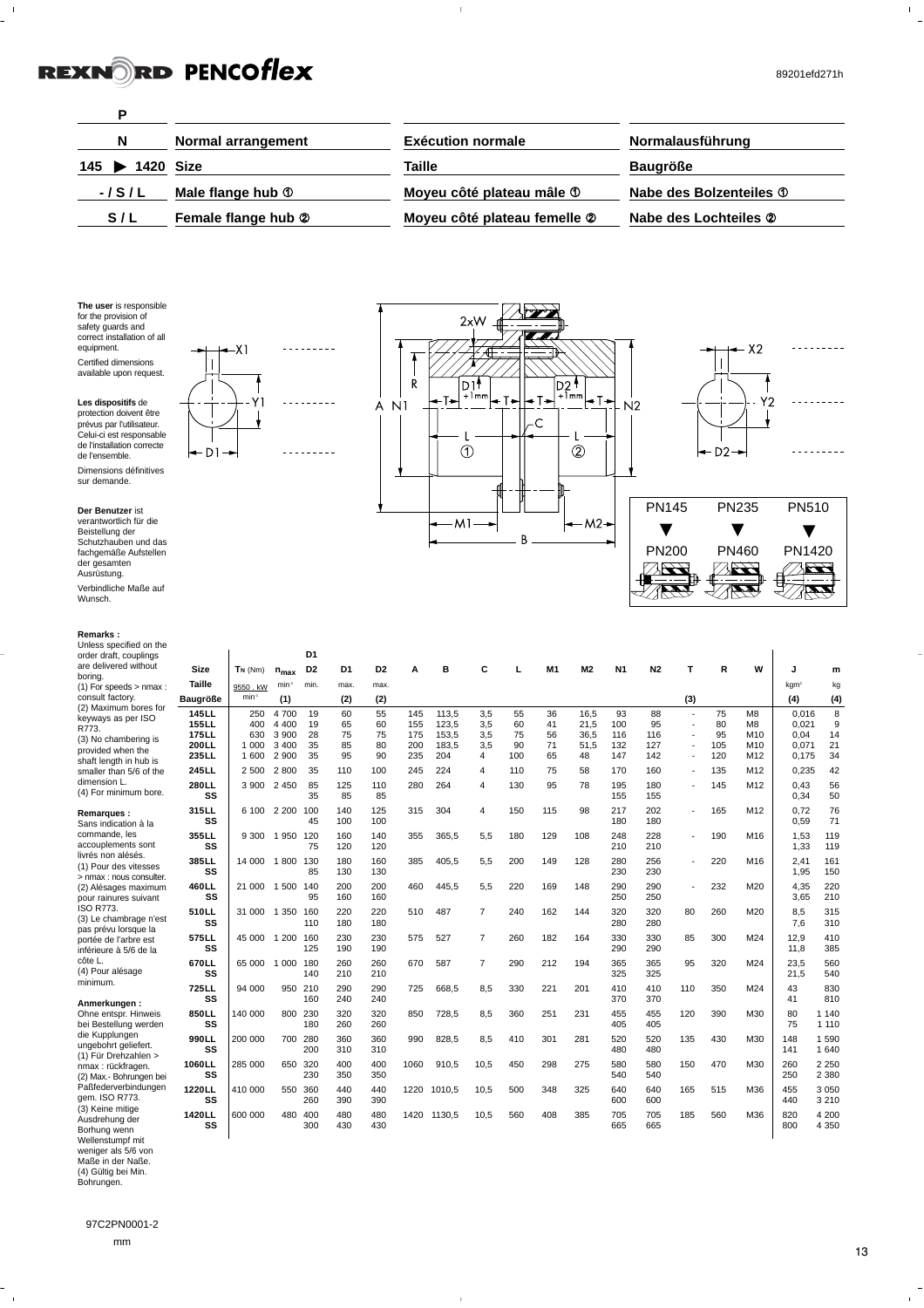$\mathbf{1}$ 

89201efd271h



 $\overline{1}$ 

fachgemäße Aufstellen der gesamten Ausrüstung. Verbindliche Maße auf Wunsch.

**Remarks :**



**315 -L 630** 6 100 1 800 100 125 55 125 630 429 4 150 275 165 91 202 202 **-S** 2012 **180 315 -L 710** 6 100 1 600 100 125 55 125 710 444 4 150 290 175 91 202 202 **-S** 45 100 180 **355 -L 710** 9 300 1 600 120 140 55 125 710 475,5 5,5 180 290 175 105 228 195 355 265<br> **-S** 75 120 **-S** 75 120 210 **385 -L 710** 14 000 1 600 130 160 55 125 710 495,5 5,5 200 290 175 128 256 195 **-S** 85 130 230 **460 -L 710** 21 000 1 500 140 200 55 125 710 515,5 5,5 220 290 175 148 290 195 **-S** 95 160 250



**Q U R2 R3 W2 W3 J m**

155 75 80 80 M8 M10 0,062 16,1<br>175 95 95 95 M10 M12 0,156 27,7<br>200 118 105 105 M10 M12 0,426 43,5 175 95 95 95 M10 M12 0,156 27,7 200 118 105 105 M10 M12 0,426 43,5 200 118 105 105 M10 M12 0,426 43<br>245 150 135 135 M12 M16 1,310 83 280 118 145 145 M12 M16 0,795 73

280 190 145 145 M12 M16 3,695 141

202 315 190 165 165 M12 M20 4,02 160

202 315 236 165 165 M12 M20 10,82 235<br>10,78 235

202 315 265 165 165 M12 M20 19,82 305

385 265 220 165 M16 M20 20,65 380

460 265 232 165 M20 M20 21,45 415

190 165 M16 M20 20,40 366

 $kgm<sup>2</sup>$  kg **(3) (3)**

0,765

 $\frac{4,02}{3,98}$ 

 $10,78$ 

 $19,78$ 

 $20.44$ 

 $|21,80$ 

20,76 379

3,665 140

| Unless specified on the<br>order draft, couplings are<br>delivered without boring.                                                                    |                                                      |                              |                                 |                      |                       |                      |                       |                          |                                        |          |                       |                          |                       |                            |                         |                         |
|-------------------------------------------------------------------------------------------------------------------------------------------------------|------------------------------------------------------|------------------------------|---------------------------------|----------------------|-----------------------|----------------------|-----------------------|--------------------------|----------------------------------------|----------|-----------------------|--------------------------|-----------------------|----------------------------|-------------------------|-------------------------|
| Drum material:<br>$\varnothing A \leq \varnothing 400$ mm :                                                                                           | <b>Size</b>                                          | $T_N$ ( $Nm$ )               | $n_{max}$                       | D <sub>2</sub>       | D <sub>2</sub>        | D3                   | D3                    | А                        | в                                      | Е        | L <sub>2</sub>        | L3                       | L7                    | M2                         | N <sub>2</sub>          | N <sub>3</sub>          |
| EN-GJL-250                                                                                                                                            | Taille                                               | 9550, kW                     | $min-1$                         | min.                 | max.                  | min.                 | max.                  |                          |                                        |          |                       |                          | min.                  |                            |                         |                         |
| $\alpha$ A > $\alpha$ 400 mm :                                                                                                                        | Baugröße                                             | $min-1$                      | (1)                             |                      | (2)                   |                      | (2)                   |                          |                                        |          |                       |                          |                       |                            |                         |                         |
| <b>EN-GJS-500-7</b><br>$(1)$ For speeds > nmax :<br>consult factory.<br>(2) Maximum bores for<br>keyways as per ISO<br>R773.<br>(3) For maximum bore. | 155 - L200<br>175 - L250<br>200 - L315<br>245 - L400 | 400<br>630<br>1 000<br>2 500 | 3400<br>2750<br>2 2 0 0<br>1700 | 19<br>28<br>35<br>35 | 60<br>75<br>80<br>100 | 19<br>28<br>28<br>35 | 60<br>75<br>80<br>100 | 200<br>250<br>315<br>400 | 183.5 3.5<br>223.5 3.5<br>248.5<br>299 | 3.5<br>4 | 60<br>75<br>90<br>110 | 120<br>145<br>155<br>185 | 72<br>87<br>93<br>110 | 21.5<br>36.5<br>51.5<br>51 | 95<br>116<br>127<br>160 | 95<br>116<br>127<br>160 |
|                                                                                                                                                       | 280 -L 315<br>-S                                     | 3 900                        | 2 200                           | 85<br>35             | 110<br>85             | 35                   | 110                   | 315                      | 289                                    | 4        | 130                   | 155                      | 93                    | 71                         | 180<br>155              | 180                     |
| Remarques:<br>Sans indication à la                                                                                                                    | 280 -L 500<br>-S                                     | 3 900                        | 2 2 0 0                         | 85<br>35             | 110<br>85             | 45                   | 110                   | 500                      | 384                                    | 4        | 130                   | 250                      | 150                   | 71                         | 180<br>155              | 180                     |
| commande, les<br>accouplements sont                                                                                                                   | 315 -L 500<br>-S                                     | 6 100                        | 2 2 0 0                         | 100<br>45            | 125<br>100            | 45                   | 125                   | 500                      | 404                                    | 4        | 150                   | 250                      | 150                   | 91                         | 202<br>180              | 202                     |

accouplements sont livrés non alésés. Matière tambour :  $\alpha A < \alpha A$ 00 mm : EN-GJL-250  $\alpha$ A >  $\alpha$ 400 mm · EN-GJS-500-7 (1) Pour des vitesses > nmax : nous consulter. (2) Alésages maximum pour rainures suivant ISO R773. (3) Pour alésage maximum.

**Anmerkungen :** Ohne entspr. Hinweis bei Bestellung werden die Kupplungen ungebohrt geliefert. Trommel Werkstoff :  $\emptyset$ A  $\leq \emptyset$ 400 mm : EN-GJL-250  $\varnothing$ A >  $\varnothing$ 400 mm EN-GJS-500-7 (1) Für Drehzahlen > nmax : rückfragen. (2) Max.- Bohrungen bei Paßfederverbindungen gem. ISO R773. (3) Gültig bei Max.- Bohrungen.

### 97C2PB0001-1 mm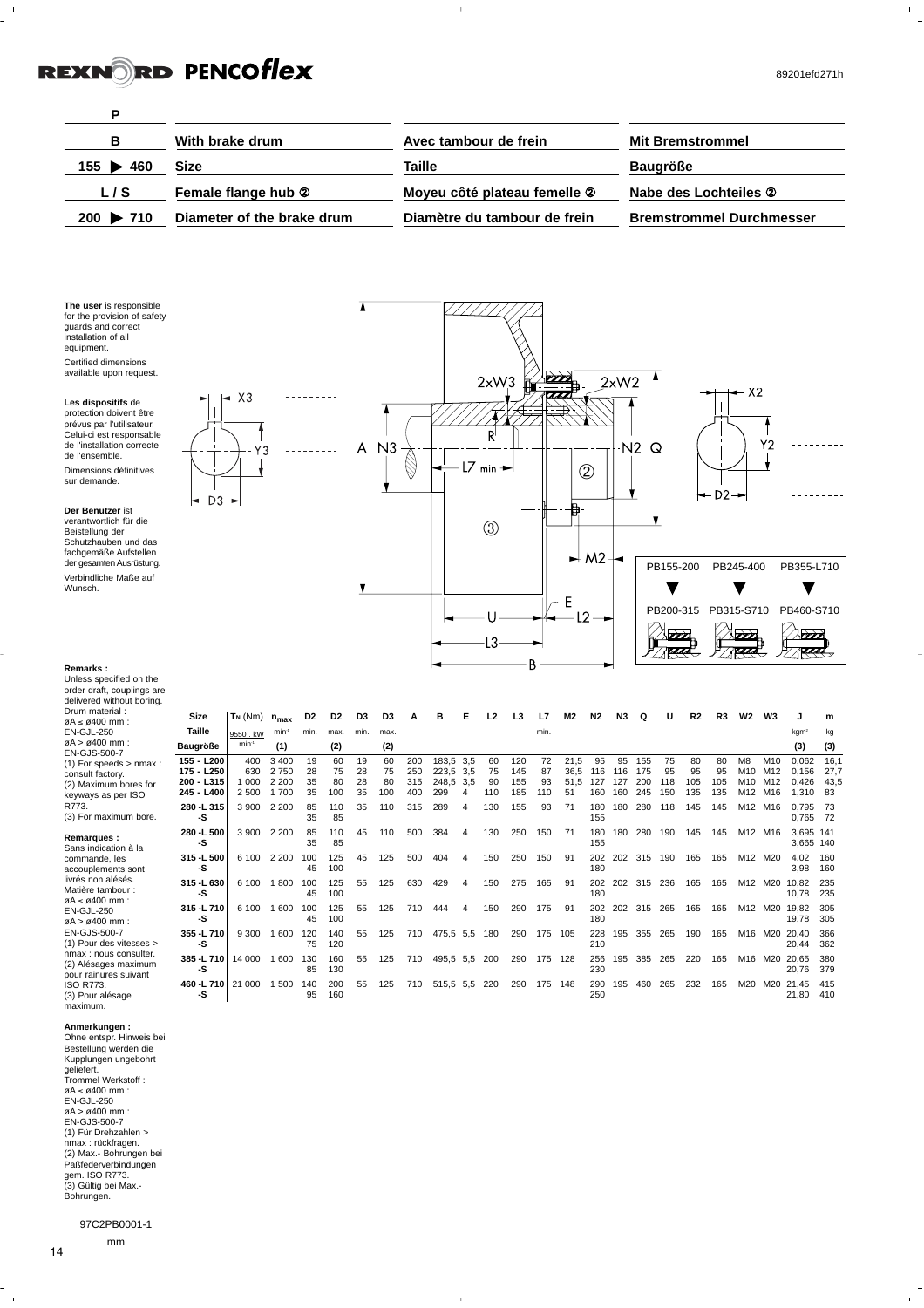$\frac{1}{2}$ 

 $\bar{\Gamma}$ 



 $\bar{1}$ 

**Der Benutzer** ist verantwortlich für die Beistellung der Schutzhauben und das fachgemäße Aufstellen der gesamten Ausrüstung. Verbindliche Maße auf

Wunsch.

Dimensions définitives sur demande.

D<sub>5</sub>

 $\frac{1}{2}$  ,  $\frac{1}{2}$  ,  $\frac{1}{2}$ 



| Remarks:                                          |             | $T_N$ (Nm) | $n_{max}$ |                |                |     |                |     |           |   |     |     |                |         |         |                |      |     |           |     |     |         |     |                 |                  |       |
|---------------------------------------------------|-------------|------------|-----------|----------------|----------------|-----|----------------|-----|-----------|---|-----|-----|----------------|---------|---------|----------------|------|-----|-----------|-----|-----|---------|-----|-----------------|------------------|-------|
| Unless specified on the<br>order draft, couplings | Size        | 9550. kW   |           | D <sub>2</sub> | D <sub>2</sub> | D5  | D <sub>5</sub> |     |           | F | G   | н   | κ              | L2      | L5      | M <sub>2</sub> | M5   | N2  | <b>N5</b> | Q2  | Q5  | R       |     | W               |                  | m     |
| are delivered without                             | Taille      | $min-1$    | min       | min            | max            | min | max            |     |           |   |     |     |                |         |         |                |      |     |           |     |     |         |     |                 | kgm <sup>2</sup> | kq    |
| boring.<br>$(1)$ For speeds $>$ nmax :            | Baugröße    |            | (1)       |                | (2)            |     | (2)            |     |           |   |     |     |                |         |         |                |      |     |           |     |     |         |     |                 | (3)              | (3)   |
| consult factory.                                  | 155 - L 315 | 400        | 3 0 0 0   | 19             | 60             | 18  | 50             | 315 | 229,5 3,5 |   | 75  | 85  | 9xM10          | 60      | 112     | 22             | -52  | 95  | 80        | 155 | 125 | 80      | 87  | M8              | 0,341            | 30,6  |
| (2) Maximum bores for                             | 155 - L 355 | 400        | 3 0 0 0   | 19             | 60             | 18  | 60             | 355 | 233,5 3,5 |   | 75  | 105 | 9xM12          | 60      | 112     | 22             | - 51 | 95  | 95        | 155 | 145 | 80      | 87  | M <sub>8</sub>  | 0,533            | 37,1  |
| keyways as per ISO                                | 175 -L 395  | 630        | 2 900     | 28             | 75             | 18  | 70             | 395 | 248.5 3.5 |   | 90  | 115 | 9xM14          | 75      | 112     | 37             | -50  | 116 | 105       | 175 | 165 | 95      | 87  | M <sub>10</sub> | 0.831            | 46,2  |
| R773.                                             | 200 - L 445 | 000        | 2 500     | 35             | 80             | 18  | 70             | 445 | 298.5 3.5 |   | 95  | 120 | 12xM16         | 90      | 145     | 52             | -80  | 127 | 110       | 200 | 175 | 105     | 120 | M <sub>10</sub> | 1.256            | 65,5  |
| (3) For maximum bore.                             | 235 -L 445  | 600        | 2 500     | 35             | 90             | 18  | 70             | 445 | 329       |   | 110 | 120 | 12xM16         | $100 -$ | 145     | 41             | 8ſ   | 142 | 110       | 235 | 175 | 120     | 120 | M <sub>12</sub> | 1.361            | 77.0  |
| Remarques :                                       | 235 -L 550  | 1600       | 2 000     | 35             | 90             | 30  | 100            | 550 | 331       |   | 110 | 160 | 12xM18         | 100     | 145     | $\mathbf{A}$   |      | 142 | 150       | 235 | 220 | 120     | 120 | M12             | 3,274 107,0      |       |
| Sans indication à la                              | 245 -L 550  | 2 500      | 2 0 0 0   | 35             | 100            | 30  | 100            | 550 | 341       |   | 120 | 160 | 12xM18         | 110     | 145     | 51             | 70   | 160 | 150       | 245 | 220 | 135     | 120 | M12             | 3,293 111,0      |       |
| commande, les                                     | 245 -L 625  | 2 500      | 800       | 35             | 100            | 30  | 100            | 625 | 347       |   | 120 | 170 | 12xM20         | 110     | 145     | 51             | 70   | 160 | 150       | 245 | 235 | 135     | 120 | M12             | 5,242 125,0      |       |
| accouplements sont                                | 280 -L 625  | 3 900      | 800       | 85             | 110            | 30  | 100            | 625 | 367       |   | 130 |     | 170 12xM20     |         | 130 145 | 71             | 69   | 180 | 150       | 280 | 235 |         |     | 145 120 M12     | 5,377 134,5      |       |
| livrés non alésés.                                | -S          |            |           | 35             | 85             |     |                |     |           |   |     |     |                |         |         |                |      | 155 |           |     |     |         |     |                 | 5,347 134,5      |       |
| (1) Pour des vitesses                             | 280 -L 705  | 3 900      | 600       | 85             | 110            | 40  | 120            | 705 | 367       | 4 | 130 |     | 195 12xM22     |         | 130 145 | 71             | -66  | 180 | 180       | 280 | 265 |         |     | 145 120 M12     | 8.136 154.0      |       |
| > nmax : nous consulter.                          | -S          |            |           | 35             | 85             |     |                |     |           |   |     |     |                |         |         |                |      | 155 |           |     |     |         |     |                 | 8,106 152,5      |       |
| (2) Alésages maximum                              | 280 -L 795  | 3 900      | 440       | 85             | 110            | 40  | 130            | 795 | 367       | 4 | 142 | 220 | 12xM24 130 145 |         |         | 71             | 66   | 180 | 210       | 280 | 300 | 145 120 |     | M12             | 13.646           | 188.0 |
| pour rainures suivant<br><b>ISO R773.</b>         | -S          |            |           | 35             | 85             |     |                |     |           |   |     |     |                |         |         |                |      | 155 |           |     |     |         |     |                 | 13.616 186.5     |       |
| (3) Pour alésage                                  | 315 -L 705  | 6 100      | 600       | 100            | 125            | 40  | 120            | 705 | 387       |   | 150 | 195 | 12xM22 150 145 |         |         | 91             | 66   | 202 | 180       | 315 | 265 | 165 120 |     | M12             | 8.361            | 171.0 |
| maximum.                                          | -S          |            |           | 45             | 100            |     |                |     |           |   |     |     |                |         |         |                |      | 180 |           |     |     |         |     |                 | 8,321 171,0      |       |
|                                                   | 315 -L 795  | 6 100      | 440       | 100            | 125            | 40  | 130            | 795 | 387       | 4 | 150 | 220 | 12xM24         |         | 150 145 | 91             | 66   | 202 | 210       | 315 | 300 | 165     | 120 |                 | M12 13,871       | 202.0 |
| Anmerkungen:                                      | -S          |            |           | 45             | 100            |     |                |     |           |   |     |     |                |         |         |                |      | 180 |           |     |     |         |     |                 | 13.831           | 202.0 |
| Ohne entenr Hinweis                               |             |            |           |                |                |     |                |     |           |   |     |     |                |         |         |                |      |     |           |     |     |         |     |                 |                  |       |

 $\overline{1}$ 

Ohne entspr. Hinweis bei Bestellung werden die Kupplungen ungebohrt geliefert. (1) Für Drehzahlen > nmax : rückfragen. (2) Max.- Bohrungen bei Paßfederverbindungen gem. ISO R773. (3) Gültig bei Max.- Bohrungen.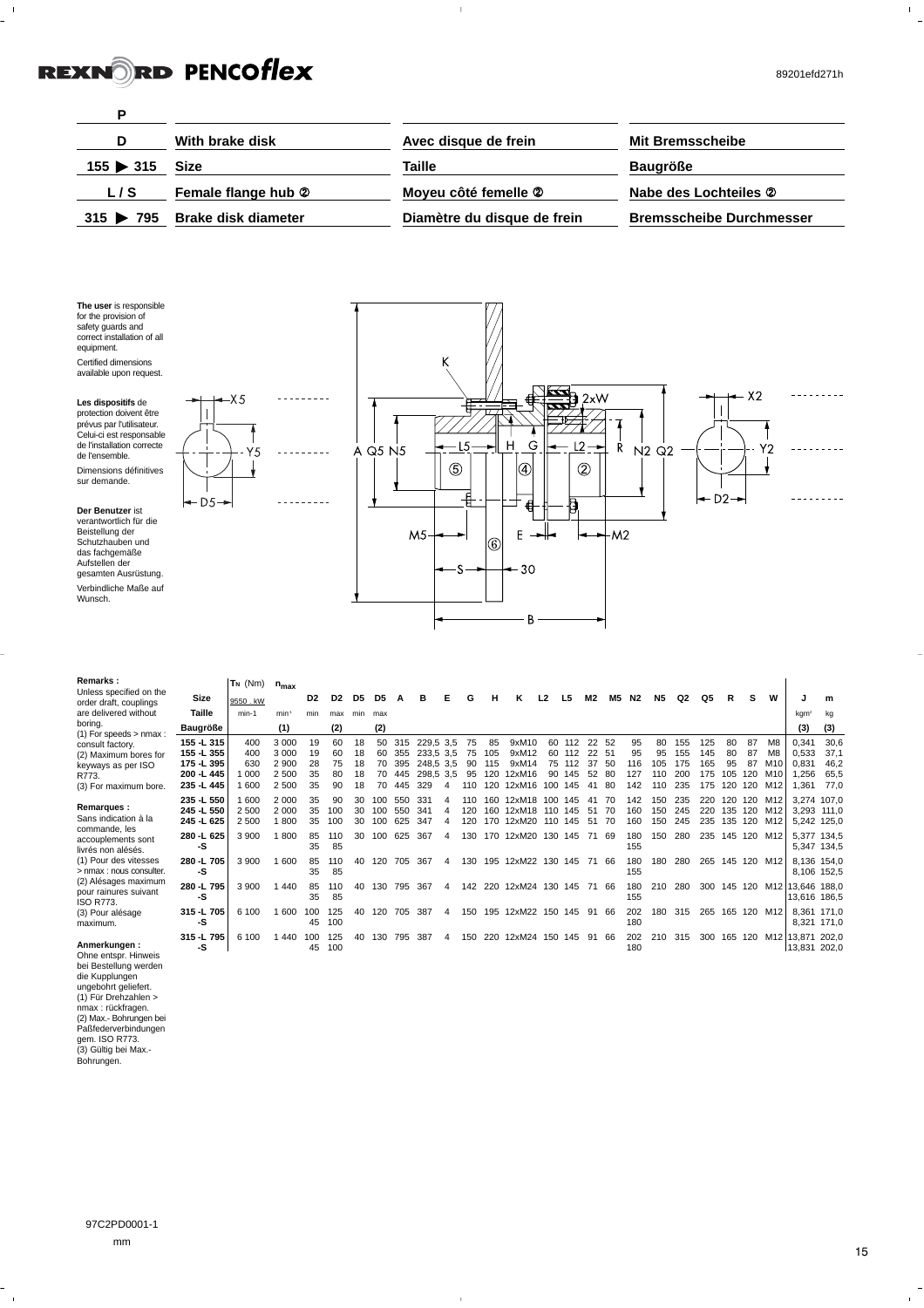### **Pins and bushes**

#### PENCOflex bushes are composed of a Styren Butadien Rubber sleeve containing 15% natural rubber vulcanised on a brass sleeve.

The brass sleeve allows the flexible sleeves to turn freely on the steel pin which is fixed to the flange of the coupling.

In order to reduce wear on the bushes, the pressure is distributed throughout the generating contact line as a result of circumferencial grooves on the surface of the rubber flexible sleeve.

The total number of pins and bushes varies according to the size of the coupling.

The hardness of the rubber sleeve is 80°Shore A.

Their permissible ambient temperature ranges from -40 $C$  to +90 $C$ .

The coupling resonance factor VR is 3.26. The values of the dynamic torsional

stiffness C<sub>Tdyn</sub> of the couplings are shown in the table below.

These values are approximate, calculated according to NF-E 22613 and DIN 740 standards and are given for a torque near to the nominal, with an ambient temperature of +20°C and vibrations of 10 Hz.

### **Broches et douilles**

Les garnitures des accouplements PENCOflex sont composées d'une douille en laiton sur laquelle est vulcanisée une garniture en caoutchouc Styrène Butadiène contenant environ 15% de caoutchouc naturel.

La douille en laiton permet à la garniture de tourner librement sur la broche en acier fixé sur le plateau de l'accouplement.

Afin de réduire l'usure de la douille en fonctionnement, la pression de contact est répartie sur toute la génératrice de contact grâce aux gorges circonférentielles réalisées sur la surface de la garniture en caoutchouc.

Le nombre d'ensemble broche et douille varie en fonction de la taille de l'accouplement.

La dureté des douilles en caoutchouc est de l'ordre de 80°Shore A.

Leur température ambiante admissible s'étend de -40°C à +90°C.

Le facteur de résonnance VR des accouplements est de 3,26.

Les valeurs de rigidité torsionnelle dynamique CTdyn des accouplements sont données dans le tableau ci-dessous.

Ce sont des valeurs approximatives déterminées suivant les normes NF-E 22613 et DIN 740, données pour un couple proche du couple nominal, une température ambiante de +20°C et des vibrations de 10 Hz.

### **Bolzen und Hülsen**

Die elastischen Elemente der PENCOflex Kupplungen bestehen aus auf Messingbuchsen aufvulkanisierten Gummihülsen aus SBR (Styrol-Butadien mit 15% igen Anteil von Naturkautschuk).

Die Messingbuchsen gestatten den Gummihülsen eine nahezu verschleißfreie Dreh- und Axialbeweglichkeit auf den in der Kupplungshälfte befestigten Übertragungsbolzen aus Stahl.

Die Gummihülsen sind tonnenförmig und profiliert, so daß über ihre gesamte Andruckfläche eine optimale Belastungs-verteilung gegeben ist und ihr Verschleiß auf ein Minimum reduziert wird.

Die Anzahl der Hülsen sowie der Bolzen und deren Bezeichnungen sind je nach den Größen und Ausführungen der Kupplungen unterschiedlich.

Die Gummihülsen haben eine Härte von 80°Shore A.

Der für sie zulässige Umgebungstemperaturbereich beträgt -40°C bis +90°C.

Der Resonanzfaktor VR der Kupplungen ist 3.26

Die Werte der dynamischen Drehfedersteife CTdyn sind in der nachstehenden Tabelle gegeben.

Es handelt sich hierbei um Richtwerte, festgelegt gemäß NF-E 22613 und DIN 740, für in der Nähe des Kupplungsnenndrehmomentes wirkende Drehmomente, bei einer Umgebungstemperatur von +20°C und Schwingungen von 10 Hz.





LM



| Size                     |     |     |    |        |    |                          | Pin reference                         |                        |                   | <b>Bush reference</b> | Number             |                             | m     |       |                       |                |  |  |
|--------------------------|-----|-----|----|--------|----|--------------------------|---------------------------------------|------------------------|-------------------|-----------------------|--------------------|-----------------------------|-------|-------|-----------------------|----------------|--|--|
| Taille                   | Α   | в   | С  | г      | LM | LD                       | Référence broche                      |                        | Référence douille | Nombre                | CTdyn              |                             | kg    |       |                       |                |  |  |
| Baugröße                 |     |     |    |        |    |                          | Hülsenbezeichung<br>Bolzenbezeichnung |                        |                   |                       | Anzahl             |                             |       |       | Pin - Broche - Bolzen |                |  |  |
|                          |     |     |    |        |    |                          | PN                                    | <b>PB</b><br><b>PD</b> |                   |                       |                    | kNm/rad                     |       | PN    | PB                    | <b>PD</b>      |  |  |
| 145<br>155<br>175<br>200 | 27  | 24  | 10 | $\sim$ | 61 | 71                       | PN1M                                  | PN <sub>1</sub> M      | PN <sub>1</sub> D | PN <sub>1</sub>       | 4<br>6<br>8<br>10  | 96<br>144<br>208<br>280     | 0,015 | 0,035 | 0,035                 | 0,035          |  |  |
| 235<br>245<br>280<br>315 | 41  | 36  | 16 | 90     | 96 | 107                      | PN <sub>2</sub>                       | PN <sub>2M</sub>       | PN <sub>2D</sub>  | PN <sub>2</sub>       | 6<br>9<br>12<br>16 | 719<br>1027<br>1602<br>2288 | 0,05  | 0,14  | 0,13                  | 0,13           |  |  |
| 355<br>385<br>460        | 59  | 52  | 24 | 128    |    | $\overline{\phantom{a}}$ | PN <sub>3</sub>                       | PN <sub>3</sub>        | $\sim$            | PN <sub>3</sub>       | 12<br>15<br>18     | 4640<br>5838<br>8534        | 0,13  | 0,435 | 0,435                 | $\blacksquare$ |  |  |
| 510<br>575<br>670        | 86  | 76  | 35 | 163    |    | $\overline{\phantom{a}}$ | PN <sub>4</sub>                       |                        |                   | PN4                   | 12<br>15<br>18     | 10200<br>14800<br>21200     | 0,415 | 1,105 | $\blacksquare$        |                |  |  |
| 725<br>850<br>990        | 120 | 106 | 50 | 226    |    | $\overline{\phantom{a}}$ | PN <sub>5</sub>                       |                        |                   | PN <sub>5</sub>       | 13<br>16<br>19     | 38900<br>60500<br>86500     | 1,03  | 3,17  |                       |                |  |  |
| 1060<br>1220<br>1420     | 166 | 146 | 70 | 312    |    | $\overline{\phantom{a}}$ | PN <sub>6</sub>                       |                        |                   | PN <sub>6</sub>       | 14<br>17<br>21     | 138200<br>202700<br>298400  | 2,5   | 8,5   |                       |                |  |  |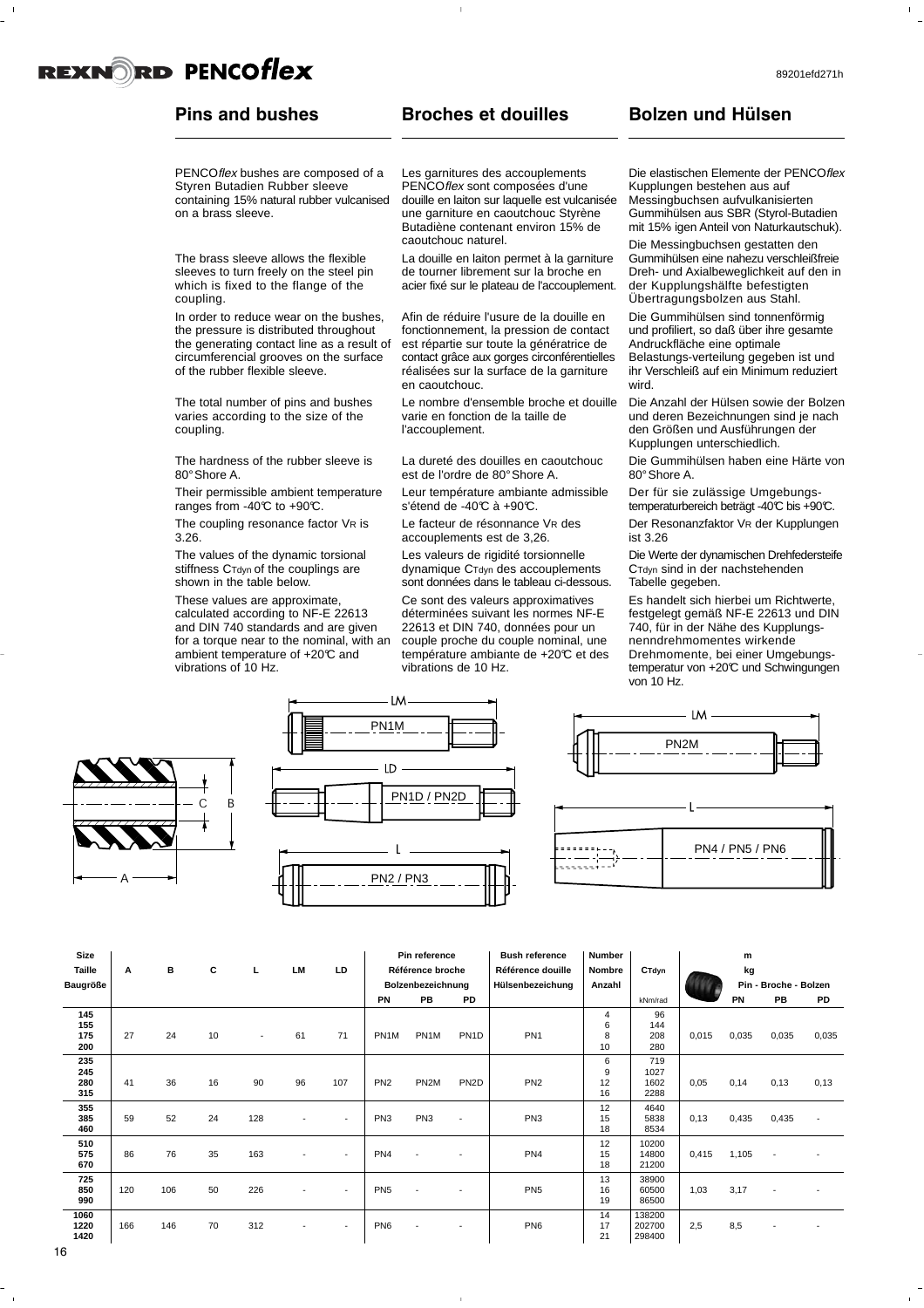### **Balancing**

### **Équilibrage**

 $\overline{1}$ 

The couplings delivered in the nonbored state are not balanced. Short of special specifications, balancing of bored couplings is in accordance with ISO 1940, grade G16, at a peripheral speed of 32 m/s limited at 1800 min<sup>-1</sup> with a smooth bore to ISO 8821 standard.

More precise boring can be provided on request.

In this case, add to the coupling code a statement specifying :

- the balancing grade
- the type of bore 1 : - smooth : H - grooved : F
- the type of bore 2 : - smooth : H - grooved : F
- the rotational speed

Example :

Les accouplements livrés non alésés ne sont pas équilibrés. Sans spécification particulière, l'équilibrage des accouplements alésés est conforme au degré de qualité G16 suivant la norme ISO 1940, à vitesse circonférencielle de 32 m/s limitée à 1800 min<sup>-1</sup> avec un alésage lisse suivant la norme ISO 8821.

Un équilibrage plus précis peut être réalisé sur demande.

Dans ce cas, rajouter à la codification de l'accouplement, une mention indiquant :

- le degré d'équilibrage
- le type d'alésage 1 :
	- lisse : H - rainuré : F
- le type d'alésage 2 : - lisse : H - rainuré : F
- la vitesse de rotation

Exemple :

**Auswuchtung**

Kupplungen, die ohne Fertigbohrung ausgeführt sind, werden unausgewuchtet geliefert. Ohne besonderen Hinweis erfolgt die Auswuchtung der fertiggebohrten Kupplungen innerhalb Gütestufe G16 nach Norm ISO 1940, bei Umfangs-geschwindigkeit von 32 m/s jedoch begrenzt auf 1800 min<sup>-1</sup>, bei glatter Bohrung (d.h. ohne Nut) entsprechend ISO 8821.

Auf Wunsch sind hochwertigere Auswuchtungen möglich.

In diesem Fall ist der Bezeichnung der Kupplung der Hinweis auf spezielle Auswuchtung anzufügen, folgende Kennungen beinhaltend :

• Auswucht-Gütegrad

• Bezugsbohrung 1 : - glatt : H - mit paßfedernut : F

• Bezugsbohrung 2 : - glatt : H - mit paßfedernut : F

• Bezugsdrehzahl

Beispiel :

| PN175LL | G2.5 | H   H | 3900 |
|---------|------|-------|------|

for special balancing of a PENCO*-flex®* PN175LL bored and keywayed coupling, to ISO 1940 grade G2.5, with a smooth bore on both sides at  $n = 3900$  min<sup>-1</sup>.

pour l'equilibrage particulier d'un accouplements alesé rainuré PENCO*-flex®*PN175LL au degré G2.5 selon ISO 1940, avec alésage lisse des deux cotés à n = 3900 min-1 .

Sonderauswuchtung einer fertiggebohrten und -genuteten PENCO*-flex®* Kupplung PN175LL, in Gütestufe G2.5, bei sweiglatter Bohrungen, bei n = 3900min<sup>-1</sup>.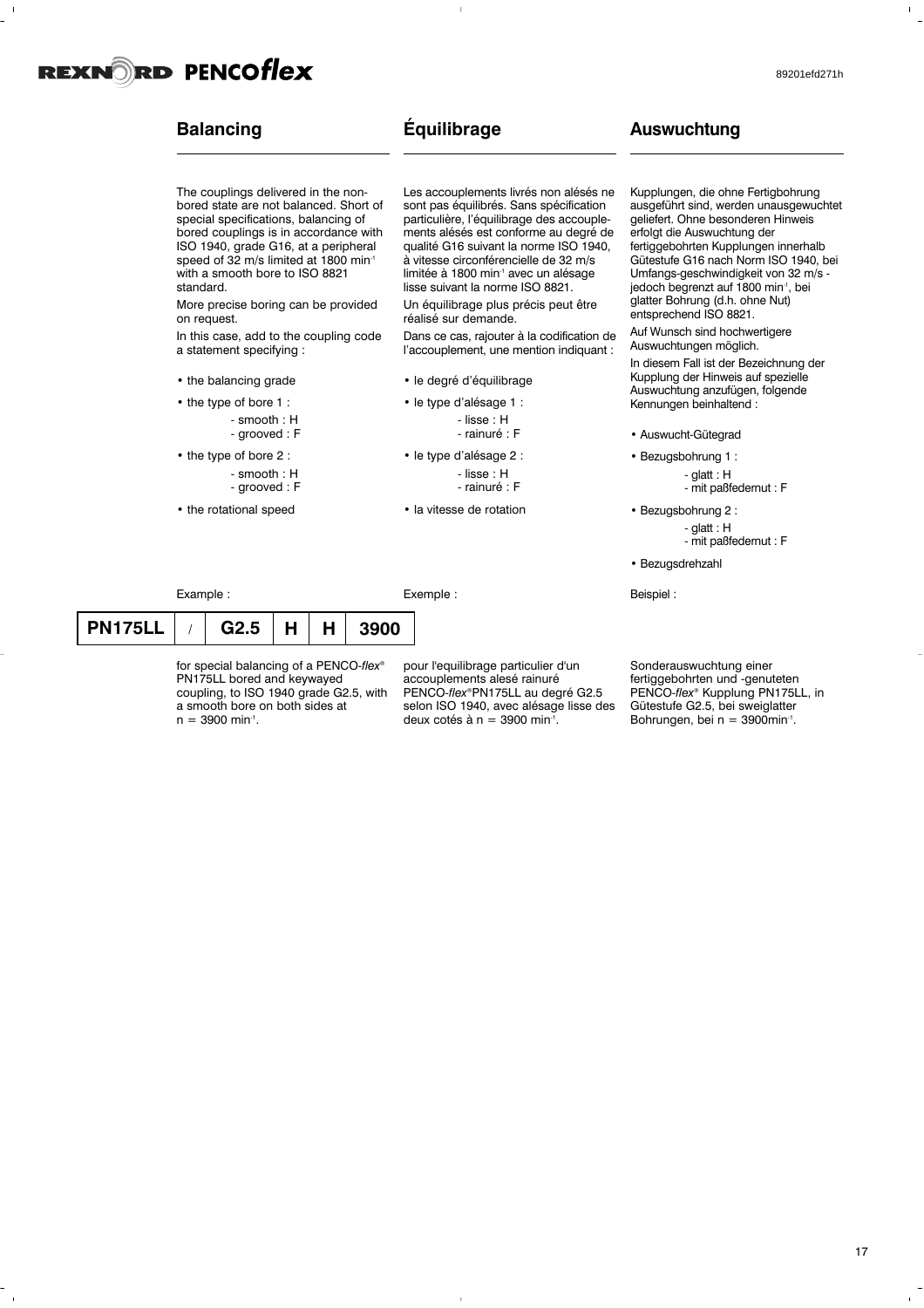

### **Mounting**

Unless otherwise specified, PENCOflex couplings are delivered as standard in the non-bored state. Upon request, the couplings can be bored and key-wayed and provided with a radially tapped hole for a set-screw.

### **Boring**

At final boring of the couplings delivered in the pre-bored state, take care that the flange to be machined is accurately centered on its outer diameter. Boring will thus be perfectly concentric, which is a prerequisite to perfect alignment. Premature wear of the rubber bushes may result from nonconcentric boring.

### **Mounting**

The flanges are mounted pressed against the shaft shoulder. Appropriate axial attachment shall be provided.

If the hub of one of the flanges is shorter than that of the receiving shaft end, a spacer ring of suitable width should be placed between the flange hub and the shaft collar.

For couplings from size 510, the shaft end should not coincide with the counterbore in the hub. In this case, and in case the shaft bearing surface is less than 5/6th of the hub length, do not counterbore.

It is not recommended to hammer in the flanges on the shaft ends, so as not to damage the bearings supporting the shafts to be connected. It is preferable to use a threaded rod with a nut and washer. Simply screw this rod in the shaft end tapped hole. A ball thrust bearing will greatly simplify this work.

For easier mounting of large couplings, the flanges should be pre-heated. Remove the rubber bushes before heating and heating should not exceed 100°C.

When mounting vertically, mount the male portion on the bottom shaft. When mounting horizontally, mount the male portion on the motor shaft.

### **Montage**

Sauf mention spécifique, les accouplements PENCOflex sont livrés en standard non-alésés. Un alésagerainurage ainsi qu'un taraudage radial pour une vis de pression sur la clavette peuvent être réalisés sur demande.

### **Alésage**

Lors de l'alésage définitif des accouplements livrés avec préalésage, veiller à ce que le plateau à usiner soit centré correctement sur son plus grand diamètre. Ainsi on réalisera un alésage parfaitement concentrique, condition sine qua non d'un alignement sans défauts. En effet, l'usure prématurée des douilles en caoutchouc peut résulter d'une mauvaise concentricité de l'alésage.

#### **Montage**

Le montage des plateaux s'effectue jusqu'en butée contre l'épaulement de l'arbre. Une fixation axiale appropriée doit être prévue.

Si la longueur du moyeu d'un des plateaux est inférieure à celle du bout d'arbre devant le recevoir, on place une bague d'écartement de largeur appropriée entre le moyeu du plateau et le collet de l'arbre.

Pour des accouplements à partir de la taille 510, il faut éviter que l'extrémité du bout d'arbre coïncide avec le chambrage prévu dans le moyeu. Dans ce cas comme dans le cas où la portée de l'arbre serait inférieure à 5/6 de la longueur du moyeu, ne pas exécuter le chambrage.

Il est déconseillé de monter à coups de marteau les plateaux sur les bouts d'arbre, ceci pour ne pas abîmer les paliers supportant les arbres à relier. Le montage s'effectuera de préférence à l'aide d'une tige filetée avec écrou et d'une rondelle. Il suffit de visser cette tige dans le trou taraudé du bout d'arbre. Une butée à billes simplifiera beaucoup le travail.

Pour faciliter le montage des accouplements de grandes dimensions, le chauffage préalable des plateaux est à préconiser. Toutefois, ne pas dépasser une température de 100°C et enlever au préalable les douilles en caoutchouc.

En position verticale, monter de préférence, la partie mâle en dessous. En position horizontale, monter de préférence, la partie mâle du côté moteur.

### **Einbau**

Ohne besonderen Hinweis bei der Bestellung werden die PENCOflex Kupplungen ungebohrt geliefert. Ausführung von Fertigbohrung und Nut, sowie Anbringen von Stellschrauben, auf Wunsch.

### **Fertigbohren**

Beim Fertigbohren ist darauf zu achten, daß das zu bearbeitende Teil genau auf seinen Außendurchmesser zentriert eingespannt wird. Eine einwandfreie Bohrungskonzentrizität ist Voraussetzung für eine bestmögliche Ausrichtung und die Vermeidung vorzeitigen Verschleißes der Gummihülsen.

### **Einbau**

Die Kupplungshälften sind bis auf Anschlag gegen die Wellenschultern zu schieben und in geeigneter Weise axial zu sichern. Sollte der Wellenstumpf länger als die Bohrung sein, so ist ein Distanzring mit angemessener Breite zwischen Wellenschulter und Kupplungshälfte vorzusehen, damit letzteres Teil gegen denselben aufliegt.

Bei Kupplungen ab Baugröße 510 darf das Wellenende nicht mit der

Nabenbohrung zusammenfallen. In diesem Fall ist die Bohrung ohne Ausdrehung auszuführen. Dies gilt auch, wenn die Tragfläche der Welle weniger als 5/6 der Wellenlänge beträgt.

Keinesfalls dürfen die Kupplungshälften mit Hammerschlägen auf die Wellen gebracht werden, da sonst die Lager Schaden nehmen könnten. Es wird empfohlen, hierzu eine Gewindestande mit Mutter und Unterlegscheibe zu verwenden. Es reicht aus, die Gewindestange in das Gewindeloch des Wellenendes einzuschrauben. Ein Stützlager erleichtert diese Arbeit.

Zur Erleichterung der Montage größerer Kupplungen sollten die Kupplungshälften erwärmt werden, wobei 100°C nicht überschritten werden sollen und die Gummihülsen vorher zu

entfernen sind. Bei vertikaler Montage ist das Bolzenteil auf die untere Welle zu montieren.

Bei horizontaler Montage ist das Bolzenteil auf die Motorwelle zu montieren.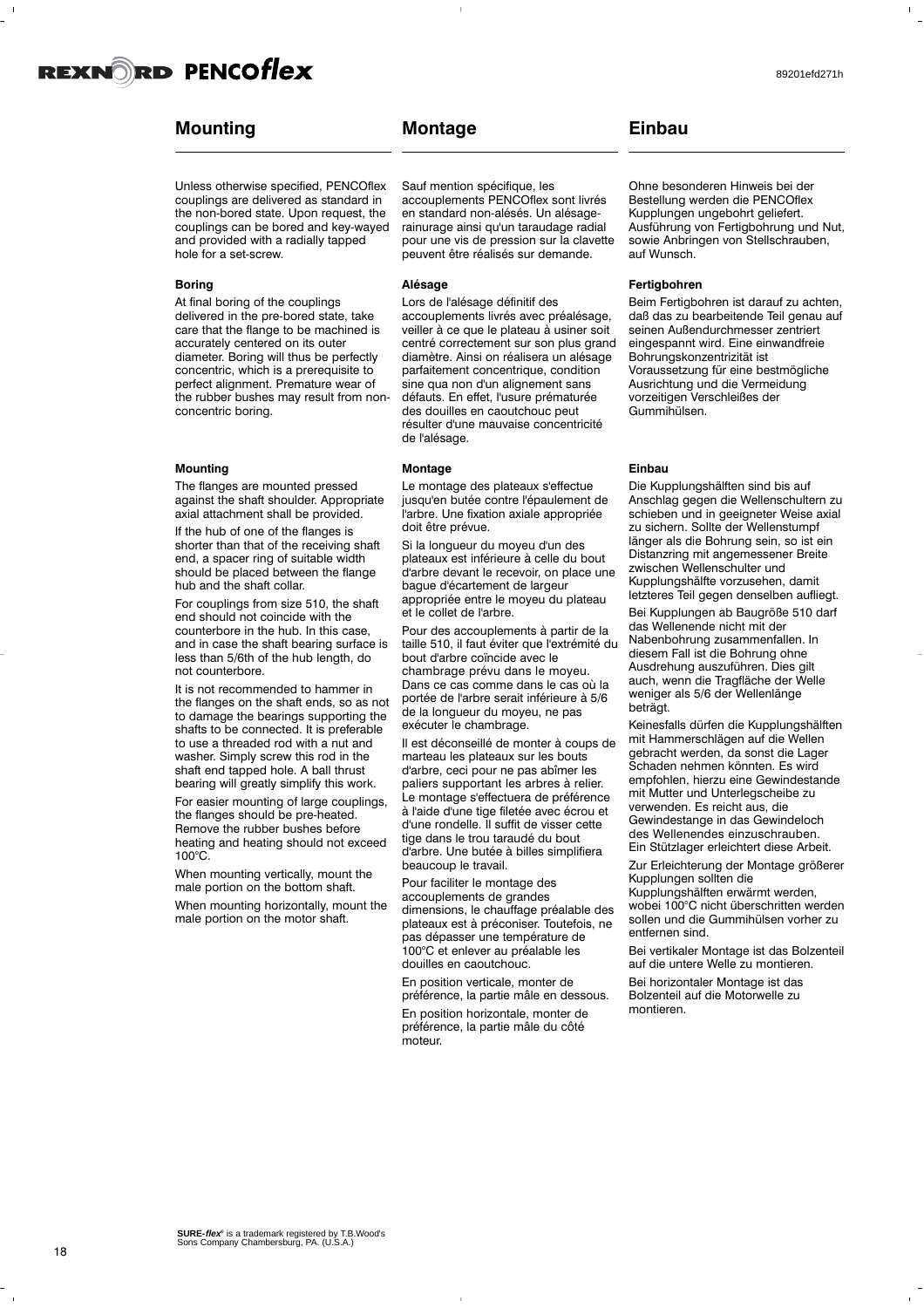

 $\bar{\Gamma}$ 

#### **Disassembly** All coupling hubs feature two tapped holes allowing the flanges to be removed from the shaft ends, using appropriate tools and no hammering. **Démontage** Tous les accouplements présentent, dans leurs moyeux, deux trous taraudés qui permettent, en utilisant les pièces accessoires ad hoc, de retirer sans difficultés (et sans coups de marteau) les plateaux des bouts d'arbre. **Ausbau** Alle Kupplungshälften weisen stirnseitig zwei gegenüberliegende Gewindelöcher auf, so daß an diesen Teilen, zu deren beschädigungsfreien Wellenabzug, die Abdrückplatte eines Demontage-werkzeuges verschraubt werden kann.

### **Alignment**

### **Alignement**

### **Ausrichtung**

Align taking care to comply with the instructions of page 12 and the  $maximum \Delta$  values below.

Réaliser l'alignement en prenant soin de respecter les indications de la page 12 avec les valeurs maximum  $\Delta$  cidessous.

Die Ausrichtung unter Mitbeachtung der Vorschriften auf Seite 12 und ausgehend von nachstehenden Fehler-Maximalwerten  $\Delta$  vornehmen.



**Size**

 $\frac{1}{\sqrt{2}}$ 

 $\overline{1}$ 



|       | ----     |             |                  |                  |              |                |                |                |                |                |                          |                          |     |     |                          |           |           |     |                          |                                                                       |                          |
|-------|----------|-------------|------------------|------------------|--------------|----------------|----------------|----------------|----------------|----------------|--------------------------|--------------------------|-----|-----|--------------------------|-----------|-----------|-----|--------------------------|-----------------------------------------------------------------------|--------------------------|
|       | Taille   | 145         | 155              | 175              | 200          | 235            | 245            | 280            | 315            | 355            | 385                      | 460                      | 510 | 575 | 670                      | 725       | 850       | 990 | 1060                     | 1220                                                                  | 1420                     |
|       | Baugröße |             |                  |                  |              |                |                |                |                |                |                          |                          |     |     |                          |           |           |     |                          |                                                                       |                          |
| EAE   | PN & PB  | $3.5 + 1.5$ | $3.5 + 1.5$      | $3.5 + 1.5$      | $3.5+1.5$    | $4+2$          | $4+2$          | $4^{\pm 2}$    | $4+2$          | $5,5+2,5$      | $5,5^{\pm 2,5}$          | $5,5^{\pm 2,5}$          | 7±3 | 7±3 | 7±3                      | $8,5+3,5$ | $8,5+3,5$ |     |                          | $8,5^{\pm 3,5}$ 10,5 $^{\pm 4,5}$ 10,5 $^{\pm 4,5}$ 10,5 $^{\pm 4,5}$ |                          |
|       | PD       |             | $3,5^{+1,5}_{0}$ | $3,5^{+1,5}_{0}$ | $3,5^{+1,5}$ | $4^{+1,5}_{0}$ | $4^{+1,5}_{0}$ | $4^{+1,5}_{0}$ | $4^{+1,5}_{0}$ | $\overline{a}$ | $\overline{\phantom{0}}$ | $\overline{\phantom{0}}$ |     |     | $\overline{\phantom{a}}$ |           |           |     | $\overline{\phantom{0}}$ | -                                                                     | $\overline{\phantom{0}}$ |
| (b-a) |          | 0.3         | 0.3              | 0,3              | 0,3          | 0,45           | 0,45           | 0,45           | 0,45           | 0,6            | 0,6                      | 0,6                      | 0,9 | 0,9 | 0,9                      | 1,2       | 1,2       | 1,6 | 2.2                      | 2.2                                                                   | 2.2                      |
| Δr    |          | 0,2         | 0,2              | 0,2              | 0,2          | 0,25           | 0,25           | 0,25           | 0,25           | 0,3            | 0,3                      | 0,3                      | 0,4 | 0,4 | 0,4                      | 0,5       | 0,5       | 0,6 | 0,75                     | 0,75                                                                  | 0,75                     |

 $\overline{1}$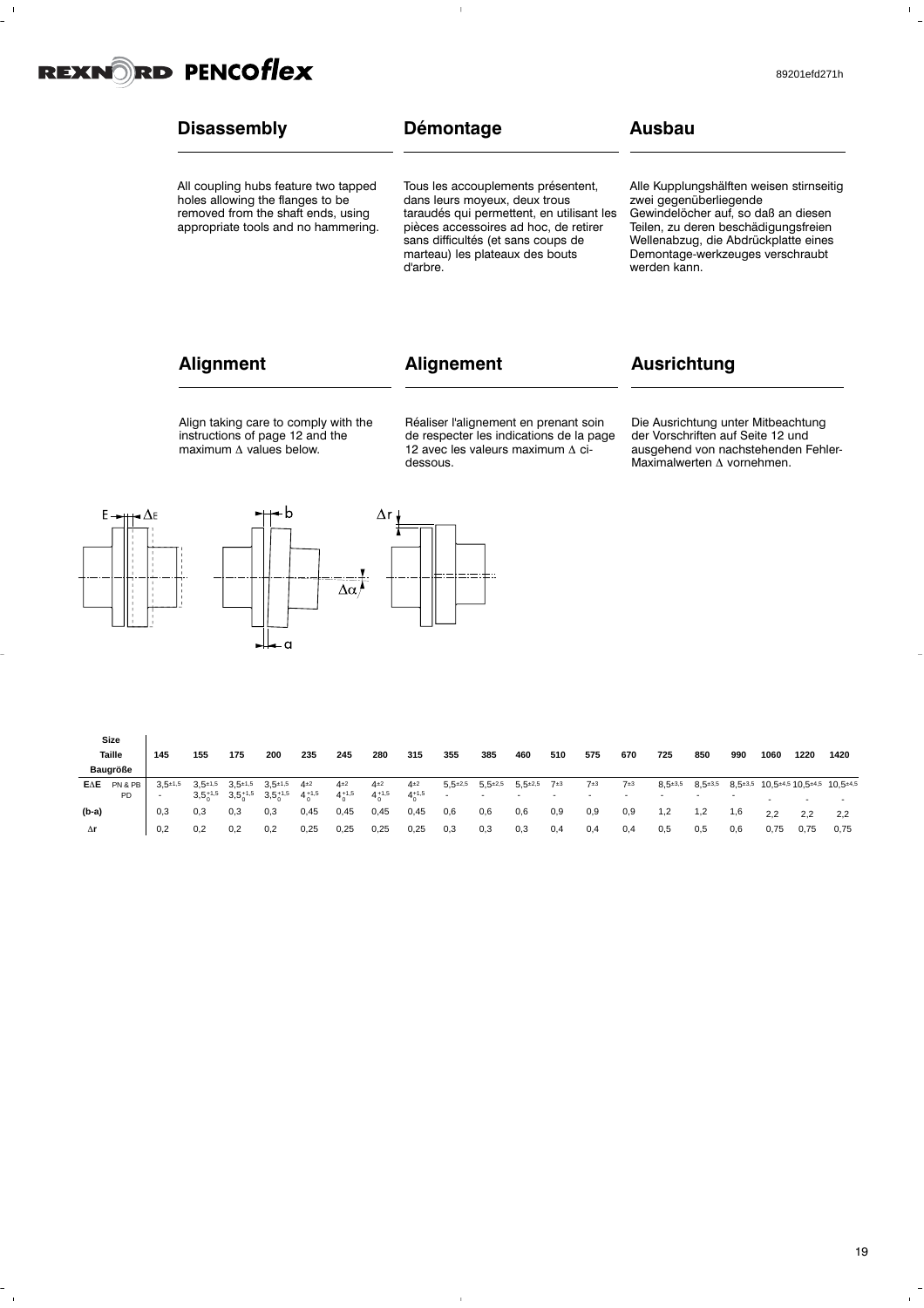### **Alignement**

### 89201efd271h

### **Ausrichtung**

### **Angular alignment**

Use a sturdy means to attach a dial indicator to a shaft or hub and read off the opposite hub's flange as shown below.

#### **Alignement angulaire**

Pour compenser un défaut d'alignement angulaire, fixer un comparateur solidement sur l'un des plateaux ou moyeux de sorte de le point de mesure soit effectué sur l'une des faces de l'autre plateaux ou moyeu.

#### **Winklige Ausrichtung**

Zur Prüfung der winkligen Ausrichtung ist auf einer der Kupplungshälften eine Meßuhr zu befestigen, deren Taster eine der Stirnflächen der anderen Kupplungshälfte berührt.

With the indicator set to zero, check the shaft alignment by rotating the shaft and recording the maximum and minimum reading on the dial indicator. This values' difference should not exceed the published value (b-a) for each type of coupling.

Le comparateur réglé à zéro, faire tourner l'arbre supportant le comparateur et relever les valeurs minimale et maximale affichées. Dans un premier temps, la différence de ces valeurs ne doit pas excéder la valeur (b-a) indiquée pour chaque type d'accouplement.

### **Radial alignment**

Use a sturdy means to attach a dial indicator to a shaft or hub and read off the opposite hub's external referenced diameter as shown below.

#### **Alignement radial**

Pour compenser un défaut d'alignement radial, fixer un comparateur solidement sur l'un des plateaux ou moyeux de sorte que le point de mesure soit effectué sur la circonférence de l'autre plateaux ou moyeu.



### **Radiale Ausrichtung**

Zur Prüfung der radialen Ausrichtung ist auf einer der Kupplungshälften eine Meßuhr zu befestigen, deren Taster den Aussendurchmesser der anderen Kupplungshälfte als Meßpunkt nimmt.



With the indicator set to zero, check the shaft alignment by rotating the shaft and recording the maximum and minimum reading on the dial indicator. This values' difference should not exceed the published value  $\Delta r$  for each type of coupling.

Le comparateur réglé à zéro, faire tourner l'arbre supportant le comparateur et relever les valeurs minimale et maximale affichées. Dans un premier temps, la différence de ces valeurs ne doit pas excéder la valeur indiquée pour chaque type d'accouplement.

Nach Justierung der Anzeige auf Null ist die meßuhrtragende Welle zu drehen, wobei die minimalen und maximalen Abweichwerte aufzunehmen sind. Die Differenz dieser Werte muß durch Verbesserung der Wellenausrichtung auf ein geringstmögliches Maß des für den betreffenden Kupplungstyp zulässigen Maximalwertes Dr gebracht werden.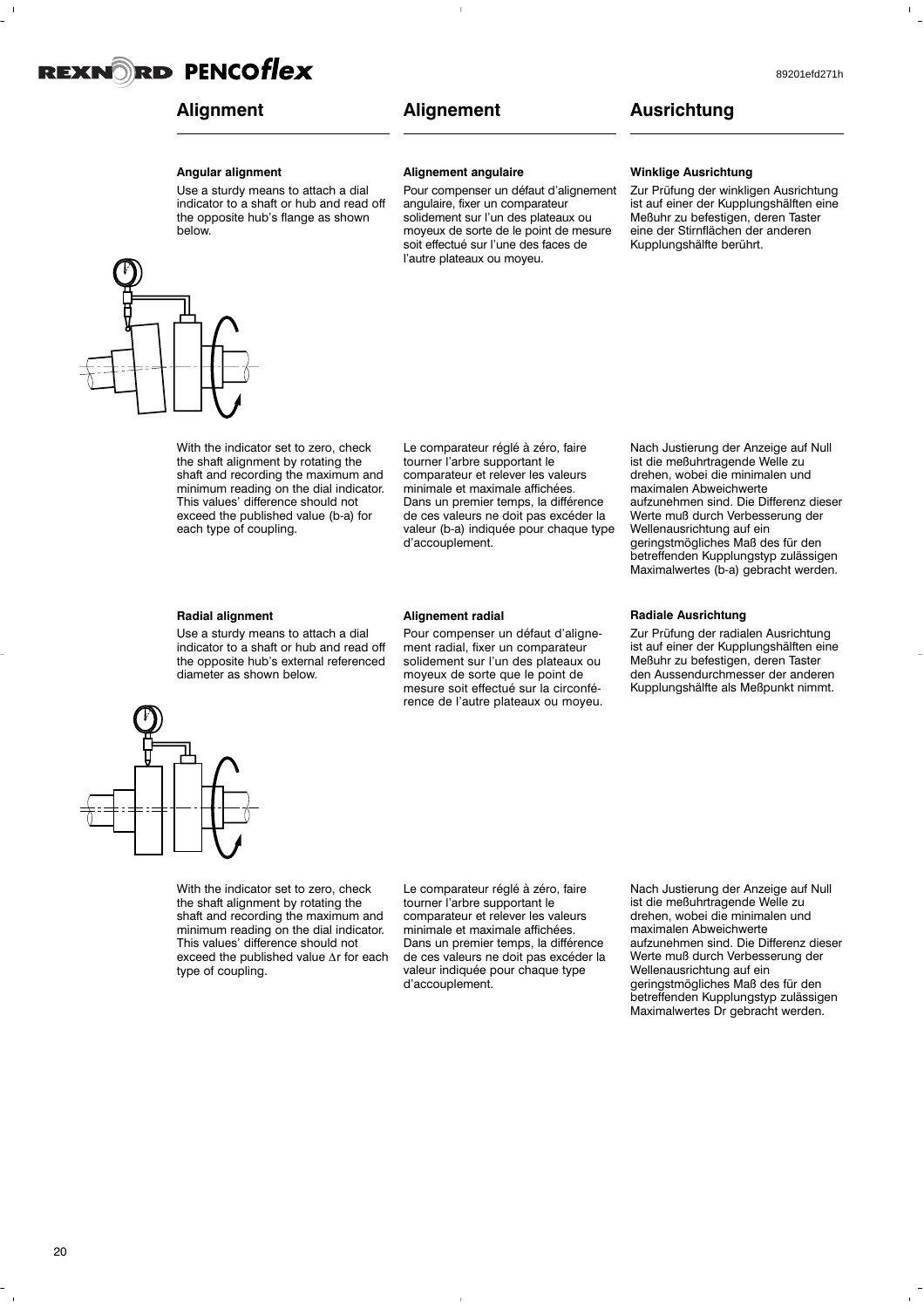

### **Alignment**

### **Alignement**

**Alignement axial**

### 89201efd271h

### **Ausrichtung**

### **Axial alignment**

To ensure proper axial spacing between hubs, it is necessary to make a measurement as shown below.



Pour compenser un défaut d'alignement axial, mesurer l'écartement entre les plateaux ou moyeux à l'aide d'un pied à coulisse.

Dans un premier temps, la valeur relevée doit correspondre à la côte E, avec une tolérance maximum  $\Delta E$ , indiquée pour chaque type d'accouplement.

désalignement, faire le rapport de cette valeur par la valeur maximum indiquée. La somme de ces rapports ne doit

dr = valeur de désalignement radial

 $\Delta r$  = valeur de désalignement radial

de = valeur de désalignement axial

 $\Delta E$  = valeur de désalignement axial

 $d\alpha$  = valeur de désalignement angulaire relevée  $\Delta \alpha$  = valeur de désalignement angulaire max.

Relever chaque valeur de

excéder 1, c'est à dire :

relevée

max.

relevée

max.

où :

#### **Axiale Ausrichtung**

Zur Prüfung der axialen Ausrichtung ist die Distanz zwischen den zwei Kupplungshälften mittels Schieblehre zu messen.

The value read should not exceed the published dimension E with its corresponding tolerance  $\Delta E$  for each coupling.

Record each misalignment value, calculate the ratio of this value by the maximum indicated value. The sum of these ratios shall not exceed 1 :

$$
dr/\Delta r + d\alpha/\Delta \alpha + d\epsilon/\Delta \epsilon \leq 1
$$

 $dr/\Delta r$  $\overline{1}$ 

where :

- $dr =$  recorded radial misalignment value
- $\Delta r$  = max. radial misalignment value  $d\alpha$  = recorded angular misalignment value
- $\Delta \alpha$  = max. angular misalignment value  $dE$  = recorded axial misalignment
- value  $\Delta E$  = max. axial misalignment value
- 

Readjust the alignment if this sum is greater than 1.



Using the graph above, alignment is correct if the plotted point is found below the  $dE/\Delta E$  desired.

Misalignment measurements shall be made in two perpendicular planes, and verification measurements shall be made at four points located 90° apart. Checking for proper alignment is best done after the equipment warmed up.

Se servir du graphique ci-dessus pour déterminer si l'alignement est correct. Pour cela, porter en abcisse la valeur du rapport da/ $\Delta \alpha$  obtenue et en ordonnée la valeur du rapport dr/ $\Delta$ r. L'alignement est correct si

l'intersection des perpendiculaires aux axes tirées de ces points est placée en dessous de la droite dE/ $\Delta$ E considérée.

Réaliser les mesures et les vérifications sur quatre points à 90°. Vérifier les réglages lorsque la machine est chaude.

Die Überprüfung einer korrekten Gesamtausrichtung kann mit Hilfe obigen Diagrammes erfolgen. In der Abszissenachse den Wert von d $\alpha/\Delta\alpha$ , in der Ordinatenachse den Wert von dr/Ar eintragen. Die Ausrichtung ist korrekt, wenn der Schnittpunkt der von diesen Werten rechtwinklig ausgehenden Geraden unterhalb der Linie des maximal zulässigen Wertes dE/ $\Delta$ E liegt.

Die Prüfmessungen sind an mindestens vier umfangsverteilten und abstandsgleichen Stellen und bei betriebswarmen Maschinen durchzuführen.

Der gemessene Wert muß dem für den betreffenden Kupplungstyp vorgeschriebenen Maß E, bei geringstmöglicher Ausnutzung der Toleranz  $\Delta$ E, entsprechen.

Nach jeder Ausrichtungsoperation ist der effektive Fehlermesswert durch den jeweils entsprechenden maximalen Messwert zu dividieren . Die Summe der Ergebnisse darf 1 nicht überschreiten, d.h. :

#### wobei :

- dr = Messwert des radialen Fehlers
- $\Delta r$  = Maximalwert des radialen Fehlers
- $d\alpha$  = Messwert des winkligen Fehlers
- $\Delta \alpha$  = Maximalwert des winkligen Fehlers
- $dE =$  Messwert des axialen Fehlers
- $\Delta E$  = Maximalwert des axialen Fehlers

Die Ausrichtungen müssen in jeden Fall verbessert werden, wenn die Ergebnissumme 1 überschreitet.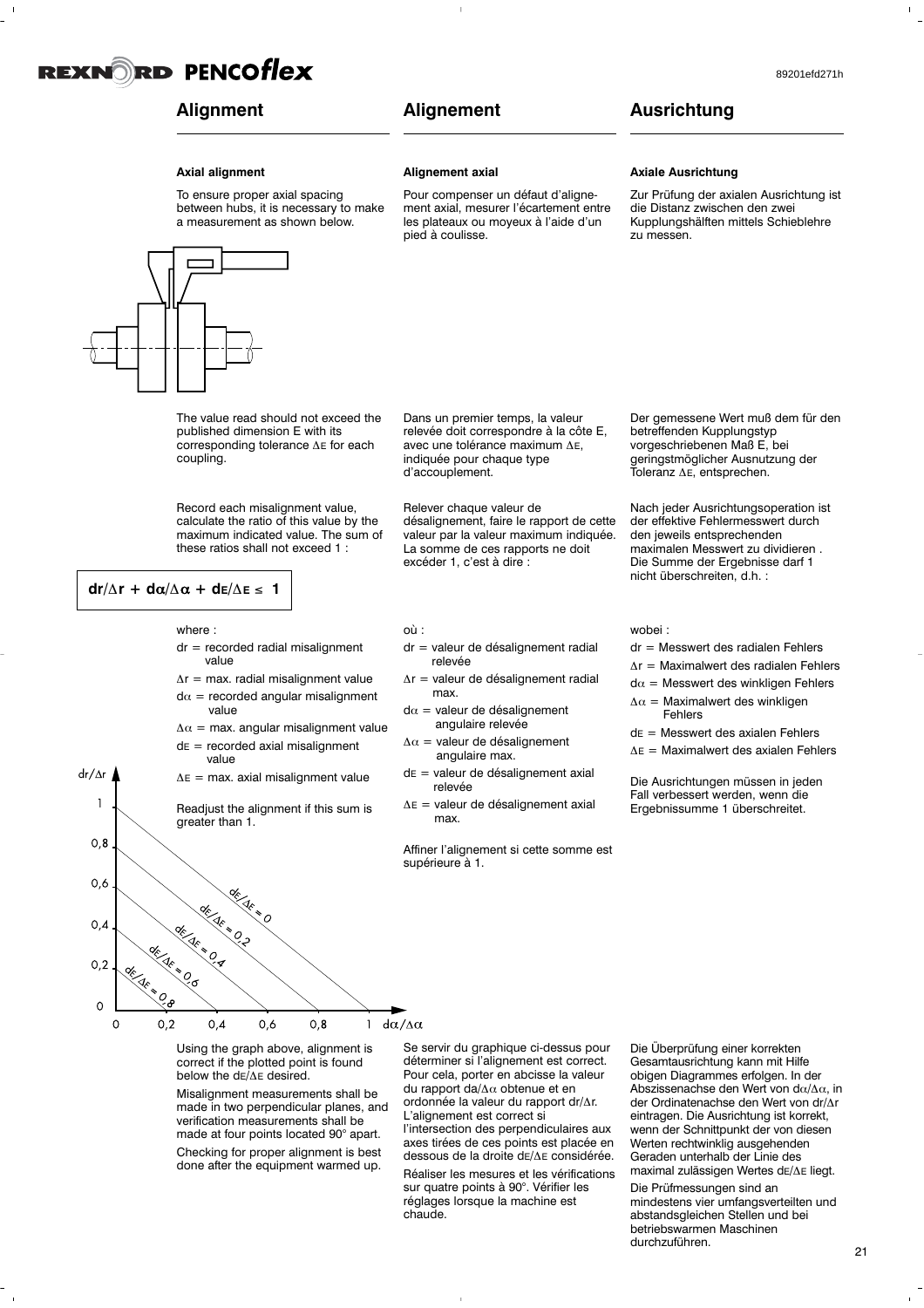### **Maintenance**

#### **Inspection and replacement of the rubber bushes**

It is recommended to inspect the bushes at regular intervals, to detect any wear or misalignment occurring subsequent to wear of the bearings or displacement of the foundation.

Disassembly of the rubber bushes is very simple. Simply remove the retaining nuts or circlips. The bushes can then be inspected and replaced, as required, without moving the coupled components rearward. The pins can also be removed without moving the two flanges. For sizes PN 145 to PN 460, and for all PB arrangements, remove the nut or the circlip retaining the rubber bush axially and remove the bush. For sizes PN 510 to PN 1420 and for all PD arrangements, simply remove the bolts or nuts which retain the pins. These tapered bushes can be removed through the screw holes.

For sizes PN145 to PN200 and PB155 to PB200, smear the part of the pins to be inserted with Loctite 601 before installation.

Smear the part of the pins

accommodating the bush with grease upon replacement. Replace the retaining nuts or circlips. The circlips should be fitted in their groove and the self-locking nuts should be used only once.

**Inspection et remplacement des douilles en caoutchouc**

Il est conseillé de contrôler les douilles, à intervalles réguliers, pour déceler une usure ou un désalignement éventuel, survenus à la suite d'une usure de roulements ou d'un mouvement de la fondation.

Le démontage des douilles en caoutchouc est très simple. Il suffit d'enlever les écrous ou les circlips qui les retiennent. Il en résulte que l'inspection et le remplacement éventuel des douilles peuvent s'effectuer sans devoir reculer ou déplacer les organes accouplés. Les broches peuvent également être démontées sans déplacement des deux plateaux. Pour les tailles PN 145 à PN 460 ainsi que pour toutes les exécutions PB, retirer l'écrou ou le circlips maintenant axialement la douille en caoutchouc et retirer cette dernière. Pour les tailles PN 510 à PN 1420 ainsi que pour toutes les exécutions PD, il suffit d'enlever les boulons ou les écrous, qui retiennent les broches. Ces broches avec bout conique peuvent être démontées par les trous vis à vis.

Pour les tailles PN145 à PN200 et PB155 à PB200, enduire la partie emmanchée des broches des tailles avec de la Loctite 601, lors de leur mise en place.

Enduire la partie des broches recevant la douille avec de la graisse lors de leur remplacement. Replacer les écrous ou les circlips de maintien. Les circlips doivent être montés correctement dans leur rainure et les écrous auto-freinés ne doivent être utilisés qu'une seule fois.

**Wartung**

#### **Überwachung und Ersetzen der Gummihülsen**

Es empfiehlt sich, die Kupplungen in regelmäßigen Intervallen auf Verschleiß der Gummihülsen und mögliche Vergrößerungen von Ausrichtfehlern, hervorgerufen durch Lagerverschleiß oder schleichende Fundamentverlagerungen, zu überprüfen.

Der Ausbau der Gummihülsen ist sehr einfach. Es genügt die Muttern oder die Sicherungsringe, die sie halten, zu entfernen. Die Kontrolle und das eventuelle Ersetzen der Gummihülsen ist also möglich, ohne deshalb die durch die Kupplung verbundenen Maschinen versetzen zu müssen. Auch die Mitnehmerbolzen können ausgewechselt werden, ohne deshalb eine bestehende Maschinenausrichtung zerstören zu müssen. Bei den Typen PN145 bis PN 460, sowie bei der Typen PB aller Größen, genügt es, die Muttern bzw. die Sicherungsringe, welche die Gummihülsen axial halten, wegzunehmen und die Bolzen von der Hülsenseite her vorsichtig herauszuschlagen. Die Typen PN 510 bis PN 1420, sowie die Typen PD aller Größen, haben Bolzen mit einem Kegelsitz. Nach Entfernung der Schrauben und Muttern, welche zur Befestigung der Bolzen dienen, können letztere durch die ihnen gegenüberliegenden Löcher der anderen Kupplungshälfte hinausgedrückt werden.

Die Bolzen der Typen PN 145 bis PN 200, sowie PB 155 bis PB 200, sollen vor Einbau in Länge ihres Sitzes mit Loctite 601 bestrichen werden. Gelegentlich des Ersetzens der Gummihülsen sollen die Bolzen in ihrer herausragenden Länge eingefettet werden.

Auf eine sichere Befestigung aller ausgetauschten Hülsen und Bolzen ist unbedingt zu achten. Sprengringe müssen wieder einwandfrei in ihren Rillen sitzen, selbstsichernde Muttern dürfen nur einmal verwendet werden.

89201efd271h